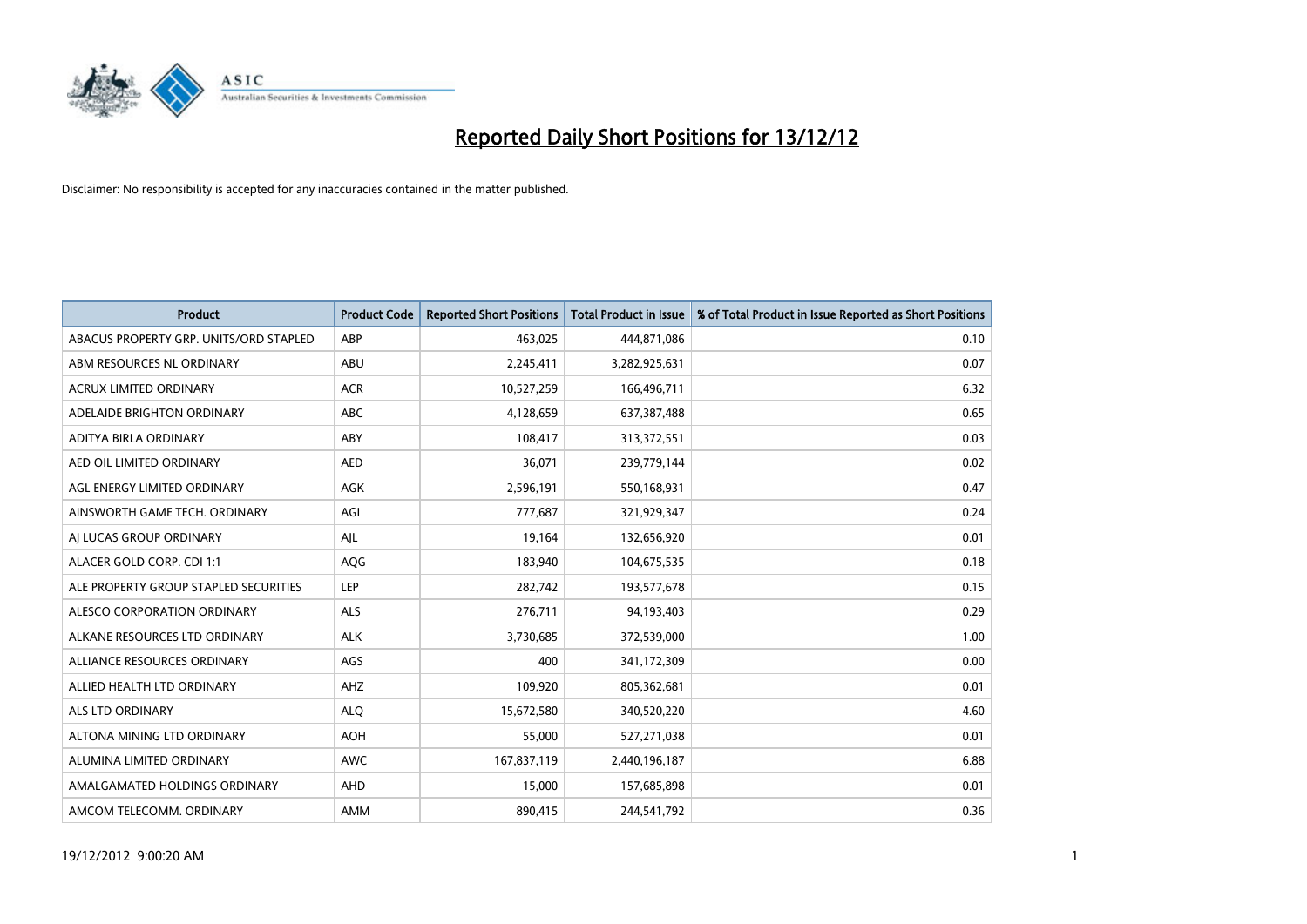

| <b>Product</b>                          | <b>Product Code</b> | <b>Reported Short Positions</b> | <b>Total Product in Issue</b> | % of Total Product in Issue Reported as Short Positions |
|-----------------------------------------|---------------------|---------------------------------|-------------------------------|---------------------------------------------------------|
| AMCOR LIMITED ORDINARY                  | <b>AMC</b>          | 2,556,628                       | 1,206,684,923                 | 0.21                                                    |
| AMP LIMITED ORDINARY                    | AMP                 | 6,516,078                       | 2,930,423,546                 | 0.22                                                    |
| AMPELLA MINING ORDINARY                 | <b>AMX</b>          | 3,885,334                       | 247,500,493                   | 1.57                                                    |
| ANGLOGOLD ASHANTI CDI 5:1               | AGG                 | 500                             | 89,207,765                    | 0.00                                                    |
| ANSELL LIMITED ORDINARY                 | <b>ANN</b>          | 3,819,470                       | 130,768,652                   | 2.92                                                    |
| ANTARES ENERGY LTD ORDINARY             | <b>AZZ</b>          | 498,482                         | 257,000,000                   | 0.19                                                    |
| ANZ BANKING GRP LTD ORDINARY            | <b>ANZ</b>          | 9,258,863                       | 2,721,234,961                 | 0.34                                                    |
| APA GROUP STAPLED SECURITIES            | <b>APA</b>          | 7,664,074                       | 823,612,688                   | 0.93                                                    |
| APN NEWS & MEDIA ORDINARY               | <b>APN</b>          | 21,634,452                      | 661,526,586                   | 3.27                                                    |
| AQUARIUS PLATINUM. ORDINARY             | <b>AOP</b>          | 13,316,718                      | 486,851,336                   | 2.74                                                    |
| AQUILA RESOURCES ORDINARY               | <b>AQA</b>          | 8,751,963                       | 411,804,442                   | 2.13                                                    |
| ARAFURA RESOURCE LTD ORDINARY           | <b>ARU</b>          | 4,106,561                       | 441,270,644                   | 0.93                                                    |
| ARB CORPORATION ORDINARY                | <b>ARP</b>          | 85,394                          | 72,481,302                    | 0.12                                                    |
| ARDENT LEISURE GROUP STAPLED SECURITIES | AAD                 | 584,388                         | 397,774,513                   | 0.15                                                    |
| ARGO INVESTMENTS ORDINARY               | <b>ARG</b>          | 183                             | 628,781,353                   | 0.00                                                    |
| ARISTOCRAT LEISURE ORDINARY             | ALL                 | 13,143,600                      | 551,418,047                   | 2.38                                                    |
| ARRIUM LTD ORDINARY                     | ARI                 | 5,006,095                       | 1,351,527,328                 | 0.37                                                    |
| ASCIANO LIMITED ORDINARY                | <b>AIO</b>          | 3,752,021                       | 975,385,664                   | 0.38                                                    |
| ASG GROUP LIMITED ORDINARY              | <b>ASZ</b>          | 1,402,346                       | 206,720,839                   | 0.68                                                    |
| ASPEN GROUP ORD/UNITS STAPLED           | APZ                 | 274,809                         | 1,197,188,521                 | 0.02                                                    |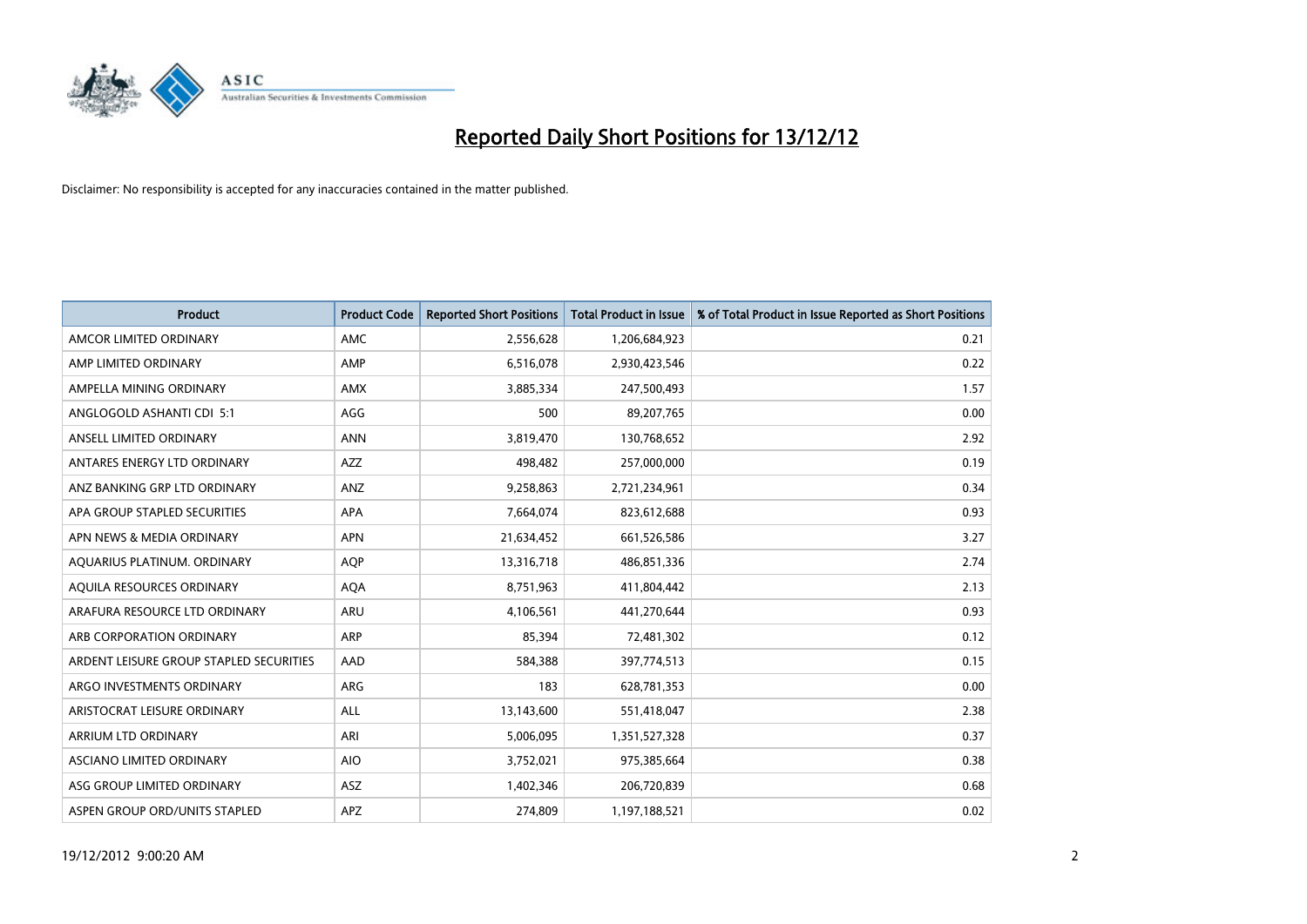

| <b>Product</b>                          | <b>Product Code</b> | <b>Reported Short Positions</b> | Total Product in Issue | % of Total Product in Issue Reported as Short Positions |
|-----------------------------------------|---------------------|---------------------------------|------------------------|---------------------------------------------------------|
| ASPIRE MINING LTD ORDINARY              | AKM                 | 42.061                          | 620,594,556            | 0.01                                                    |
| ASTRO JAP PROP GROUP STAPLED SECURITIES | AIA                 | 1,593                           | 58,445,002             | 0.00                                                    |
| ASX LIMITED ORDINARY                    | <b>ASX</b>          | 3,804,994                       | 175,136,729            | 2.17                                                    |
| ATLAS IRON LIMITED ORDINARY             | <b>AGO</b>          | 10,904,210                      | 909,718,409            | 1.20                                                    |
| AURIZON HOLDINGS LTD ORDINARY           | AZI                 | 14,910,334                      | 2,137,284,503          | 0.70                                                    |
| AURORA OIL & GAS ORDINARY               | <b>AUT</b>          | 5,839,521                       | 447,885,778            | 1.30                                                    |
| AUSDRILL LIMITED ORDINARY               | <b>ASL</b>          | 5,219,341                       | 309,385,296            | 1.69                                                    |
| AUSENCO LIMITED ORDINARY                | AAX                 | 629,420                         | 123,872,665            | 0.51                                                    |
| AUSTAL LIMITED ORDINARY                 | ASB                 | 3,358,110                       | 319,876,994            | 1.05                                                    |
| AUSTIN ENGINEERING ORDINARY             | <b>ANG</b>          | 452,113                         | 72,314,403             | 0.63                                                    |
| AUSTRALAND PROPERTY STAPLED SECURITY    | <b>ALZ</b>          | 616,503                         | 576,846,597            | 0.11                                                    |
| AUSTRALIAN AGRICULT, ORDINARY           | AAC                 | 649,642                         | 312,905,085            | 0.21                                                    |
| AUSTRALIAN INFRASTR. UNITS/ORDINARY     | <b>AIX</b>          | 813,681                         | 620,733,944            | 0.13                                                    |
| AUSTRALIAN PHARM, ORDINARY              | API                 | 313,340                         | 488,115,883            | 0.06                                                    |
| AVIENNINGS LIMITED ORDINARY             | <b>AVI</b>          | 175,000                         | 274,588,694            | 0.06                                                    |
| AWE LIMITED ORDINARY                    | AWE                 | 3,927,341                       | 522,116,985            | 0.75                                                    |
| AZIMUTH RES LTD ORDINARY                | <b>AZH</b>          | 1,385,027                       | 422,454,886            | 0.33                                                    |
| BANDANNA ENERGY ORDINARY                | <b>BND</b>          | 14,585,641                      | 528,481,199            | 2.76                                                    |
| BANK OF OUEENSLAND, ORDINARY            | <b>BOQ</b>          | 7,205,658                       | 308,797,224            | 2.33                                                    |
| <b>BASE RES LIMITED ORDINARY</b>        | <b>BSE</b>          | 466.341                         | 560,440,029            | 0.08                                                    |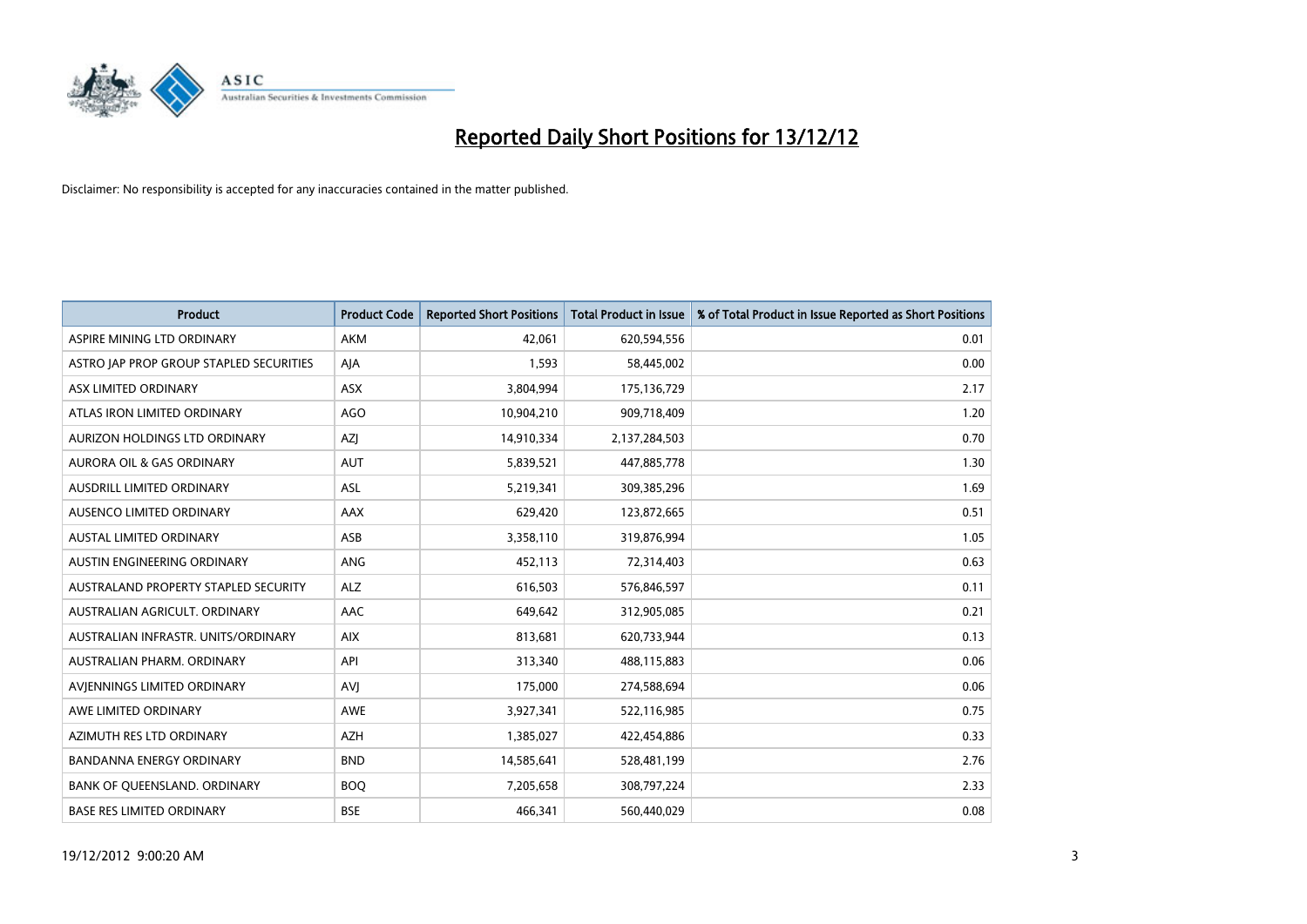

| <b>Product</b>                          | <b>Product Code</b> | <b>Reported Short Positions</b> | <b>Total Product in Issue</b> | % of Total Product in Issue Reported as Short Positions |
|-----------------------------------------|---------------------|---------------------------------|-------------------------------|---------------------------------------------------------|
| <b>BATHURST RESOURCES ORDINARY</b>      | <b>BTU</b>          | 40,465,204                      | 697,247,997                   | 5.80                                                    |
| <b>BC IRON LIMITED ORDINARY</b>         | <b>BCI</b>          | 500,590                         | 103,861,000                   | 0.48                                                    |
| <b>BEACH ENERGY LIMITED ORDINARY</b>    | <b>BPT</b>          | 18,296,399                      | 1,263,677,572                 | 1.45                                                    |
| BEADELL RESOURCE LTD ORDINARY           | <b>BDR</b>          | 12,378,536                      | 742,204,752                   | 1.67                                                    |
| BENDIGO AND ADELAIDE ORDINARY           | <b>BEN</b>          | 8,990,117                       | 402,311,212                   | 2.23                                                    |
| BERKELEY RESOURCES ORDINARY             | <b>BKY</b>          | 179,585                         | 179,393,273                   | 0.10                                                    |
| <b>BHP BILLITON LIMITED ORDINARY</b>    | <b>BHP</b>          | 9,163,450                       | 3,211,691,105                 | 0.29                                                    |
| <b>BILLABONG ORDINARY</b>               | <b>BBG</b>          | 4,478,700                       | 478,944,292                   | 0.94                                                    |
| <b>BIONOMICS LIMITED ORDINARY</b>       | <b>BNO</b>          | 74,165                          | 364,719,694                   | 0.02                                                    |
| <b>BLACKTHORN RESOURCES ORDINARY</b>    | <b>BTR</b>          | 255,056                         | 164,285,950                   | 0.16                                                    |
| BLUESCOPE STEEL LTD DEFERRED SETTLEMENT | <b>BSLDA</b>        | 692,370                         | 558,197,542                   | 0.12                                                    |
| <b>BOART LONGYEAR ORDINARY</b>          | <b>BLY</b>          | 5,989,043                       | 461,163,412                   | 1.30                                                    |
| <b>BOOM LOGISTICS ORDINARY</b>          | <b>BOL</b>          | 78,773                          | 468,663,585                   | 0.02                                                    |
| BORAL LIMITED, ORDINARY                 | <b>BLD</b>          | 45,068,681                      | 766,235,816                   | 5.88                                                    |
| <b>BOUGAINVILLE COPPER ORDINARY</b>     | <b>BOC</b>          | 1                               | 401,062,500                   | 0.00                                                    |
| <b>BRADKEN LIMITED ORDINARY</b>         | <b>BKN</b>          | 10,857,440                      | 169,240,662                   | 6.42                                                    |
| <b>BRAMBLES LIMITED ORDINARY</b>        | <b>BXB</b>          | 4,442,833                       | 1,556,360,961                 | 0.29                                                    |
| BREVILLE GROUP LTD ORDINARY             | <b>BRG</b>          | 847,543                         | 130,095,322                   | 0.65                                                    |
| <b>BRICKWORKS LIMITED ORDINARY</b>      | <b>BKW</b>          | 67,669                          | 147,818,132                   | 0.05                                                    |
| BROCKMAN MINING LTD ORDINARY            | <b>BCK</b>          | 91,872                          | 7.224.094.327                 | 0.00                                                    |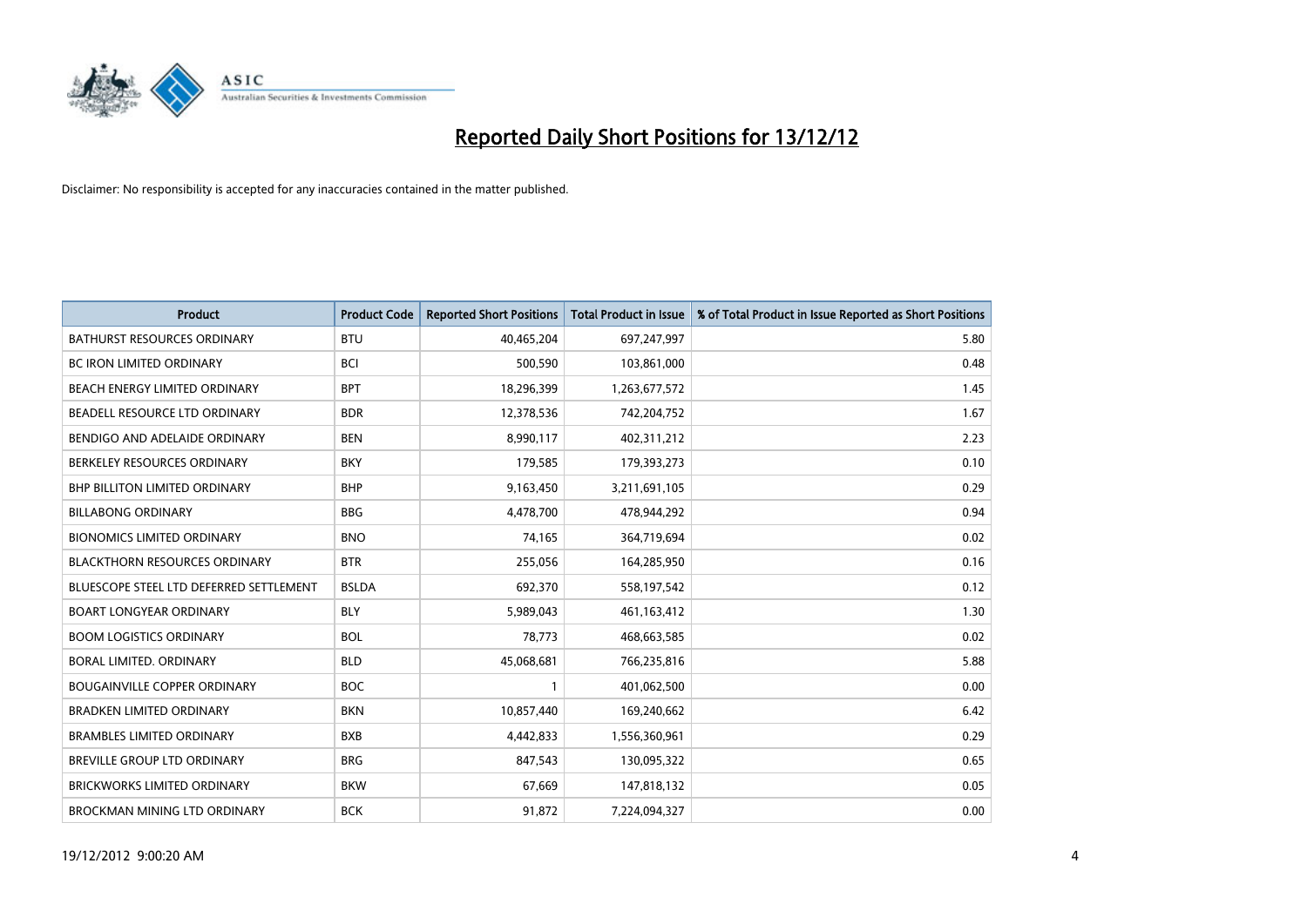

| <b>Product</b>                          | <b>Product Code</b> | <b>Reported Short Positions</b> | <b>Total Product in Issue</b> | % of Total Product in Issue Reported as Short Positions |
|-----------------------------------------|---------------------|---------------------------------|-------------------------------|---------------------------------------------------------|
| BT INVESTMENT MNGMNT ORDINARY           | <b>BTT</b>          | 42.333                          | 268,989,279                   | 0.02                                                    |
| <b>BUCCANEER ENERGY LTD ORDINARY</b>    | <b>BCC</b>          | 68,400                          | 1,321,445,371                 | 0.01                                                    |
| <b>BURU ENERGY ORDINARY</b>             | <b>BRU</b>          | 10,864,621                      | 266,312,599                   | 4.08                                                    |
| <b>BWP TRUST ORDINARY UNITS</b>         | <b>BWP</b>          | 2,652,392                       | 533,645,790                   | 0.50                                                    |
| CABCHARGE AUSTRALIA ORDINARY            | CAB                 | 5,813,644                       | 120,430,683                   | 4.83                                                    |
| <b>CALIBRE GROUP LTD ORDINARY</b>       | <b>CGH</b>          | 513,535                         | 307,378,401                   | 0.17                                                    |
| <b>CALTEX AUSTRALIA ORDINARY</b>        | <b>CTX</b>          | 4,990,963                       | 270,000,000                   | 1.85                                                    |
| CAPE LAMBERT RES LTD ORDINARY           | <b>CFE</b>          | 959,464                         | 689,108,792                   | 0.14                                                    |
| CARABELLA RES LTD ORDINARY              | <b>CLR</b>          | 48,908                          | 133,642,797                   | 0.04                                                    |
| <b>CARBON ENERGY ORDINARY</b>           | <b>CNX</b>          | 48,071                          | 778,451,954                   | 0.01                                                    |
| <b>CARDNO LIMITED ORDINARY</b>          | <b>CDD</b>          | 5,815,266                       | 139,770,442                   | 4.16                                                    |
| <b>CARINDALE PROPERTY UNIT</b>          | <b>CDP</b>          | 45,162                          | 70,000,000                    | 0.06                                                    |
| CARNARVON PETROLEUM ORDINARY            | <b>CVN</b>          | 1,086,156                       | 937,257,700                   | 0.12                                                    |
| CARSALES.COM LTD ORDINARY               | <b>CRZ</b>          | 6,703,857                       | 235,760,995                   | 2.84                                                    |
| <b>CASH CONVERTERS ORDINARY</b>         | CCV                 | 728,000                         | 385,361,025                   | 0.19                                                    |
| CEDAR WOODS PROP. ORDINARY              | <b>CWP</b>          | 5,001                           | 73,047,793                    | 0.01                                                    |
| CENTRAL PETROLEUM ORDINARY              | <b>CTP</b>          | 306,268                         | 1,386,978,365                 | 0.02                                                    |
| CENTRO RETAIL AUST ORD/UNIT STAPLED SEC | <b>CRF</b>          | 4,312,636                       | 1,427,391,696                 | 0.30                                                    |
| <b>CERAMIC FUEL CELLS ORDINARY</b>      | CFU                 | 390                             | 1,559,231,320                 | 0.00                                                    |
| CFS RETAIL TRUST GRP STAPLED SECURITIES | <b>CFX</b>          | 32.792.404                      | 2,828,495,659                 | 1.16                                                    |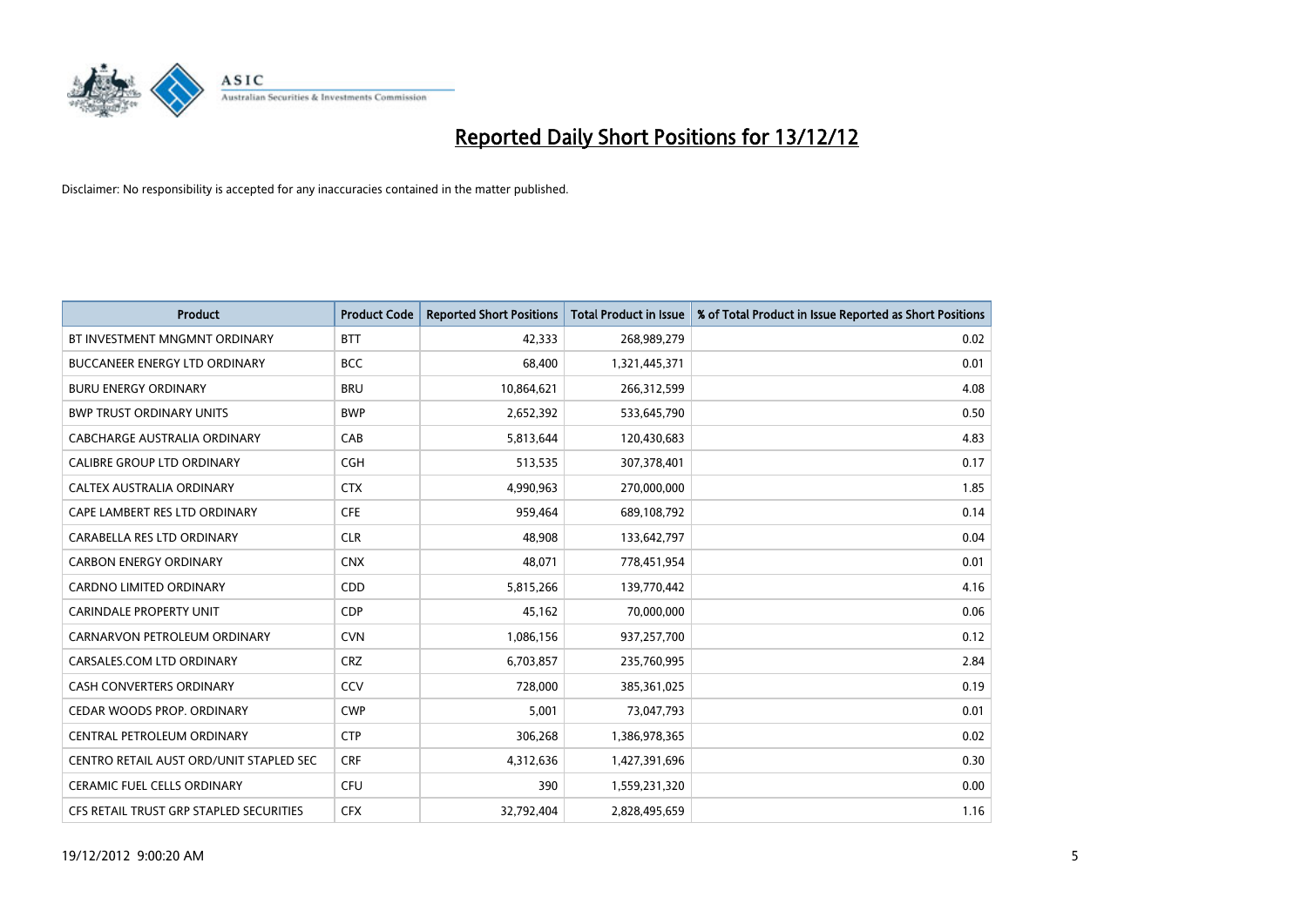

| <b>Product</b>                          | <b>Product Code</b> | <b>Reported Short Positions</b> | Total Product in Issue | % of Total Product in Issue Reported as Short Positions |
|-----------------------------------------|---------------------|---------------------------------|------------------------|---------------------------------------------------------|
| CHALLENGER DIV.PRO. STAPLED UNITS       | <b>CDI</b>          | 52,071                          | 214,101,013            | 0.02                                                    |
| <b>CHALLENGER LIMITED ORDINARY</b>      | <b>CGF</b>          | 6,876,632                       | 544,652,710            | 1.26                                                    |
| CHARTER HALL GROUP STAPLED US PROHIBIT. | <b>CHC</b>          | 338,686                         | 298,730,356            | 0.11                                                    |
| <b>CHARTER HALL RETAIL UNITS</b>        | <b>COR</b>          | 634,829                         | 334,098,571            | 0.19                                                    |
| <b>CHORUS LIMITED ORDINARY</b>          | <b>CNU</b>          | 436.873                         | 385,082,123            | 0.11                                                    |
| CITIGOLD CORP LTD ORDINARY              | <b>CTO</b>          | 1,363,288                       | 1,352,907,765          | 0.10                                                    |
| <b>CLOUGH LIMITED ORDINARY</b>          | <b>CLO</b>          | 82,273                          | 775,259,839            | 0.01                                                    |
| <b>CNPR GRP UNITS/ORD STAPLED</b>       | <b>CNP</b>          | 2,537                           | 972,414,514            | 0.00                                                    |
| COAL OF AFRICA LTD ORDINARY             | <b>CZA</b>          | 67,650                          | 800,951,034            | 0.01                                                    |
| <b>COALSPUR MINES LTD ORDINARY</b>      | <b>CPL</b>          | 13,461,068                      | 620,729,899            | 2.17                                                    |
| COCA-COLA AMATIL ORDINARY               | <b>CCL</b>          | 4,394,033                       | 762,133,414            | 0.58                                                    |
| <b>COCHLEAR LIMITED ORDINARY</b>        | <b>COH</b>          | 4,855,015                       | 57,026,689             | 8.51                                                    |
| <b>COCKATOO COAL ORDINARY</b>           | <b>COK</b>          | 16,528,838                      | 1,016,746,908          | 1.63                                                    |
| <b>CODAN LIMITED ORDINARY</b>           | <b>CDA</b>          | 50,001                          | 176,862,573            | 0.03                                                    |
| COLLINS FOODS LTD ORDINARY              | <b>CKF</b>          | 320,971                         | 93,000,003             | 0.35                                                    |
| COMMONWEALTH BANK, ORDINARY             | <b>CBA</b>          | 15,000,880                      | 1,609,180,841          | 0.93                                                    |
| <b>COMMONWEALTH PROP ORDINARY UNITS</b> | <b>CPA</b>          | 15,478,021                      | 2,347,003,413          | 0.66                                                    |
| <b>COMPASS RESOURCES ORDINARY</b>       | <b>CMR</b>          | 7,472                           | 1,403,744,100          | 0.00                                                    |
| <b>COMPUTERSHARE LTD ORDINARY</b>       | <b>CPU</b>          | 10,898,897                      | 555,664,059            | 1.96                                                    |
| CONTINENTAL COAL LTD ORDINARY           | <b>CCC</b>          | 983                             | 473,061,772            | 0.00                                                    |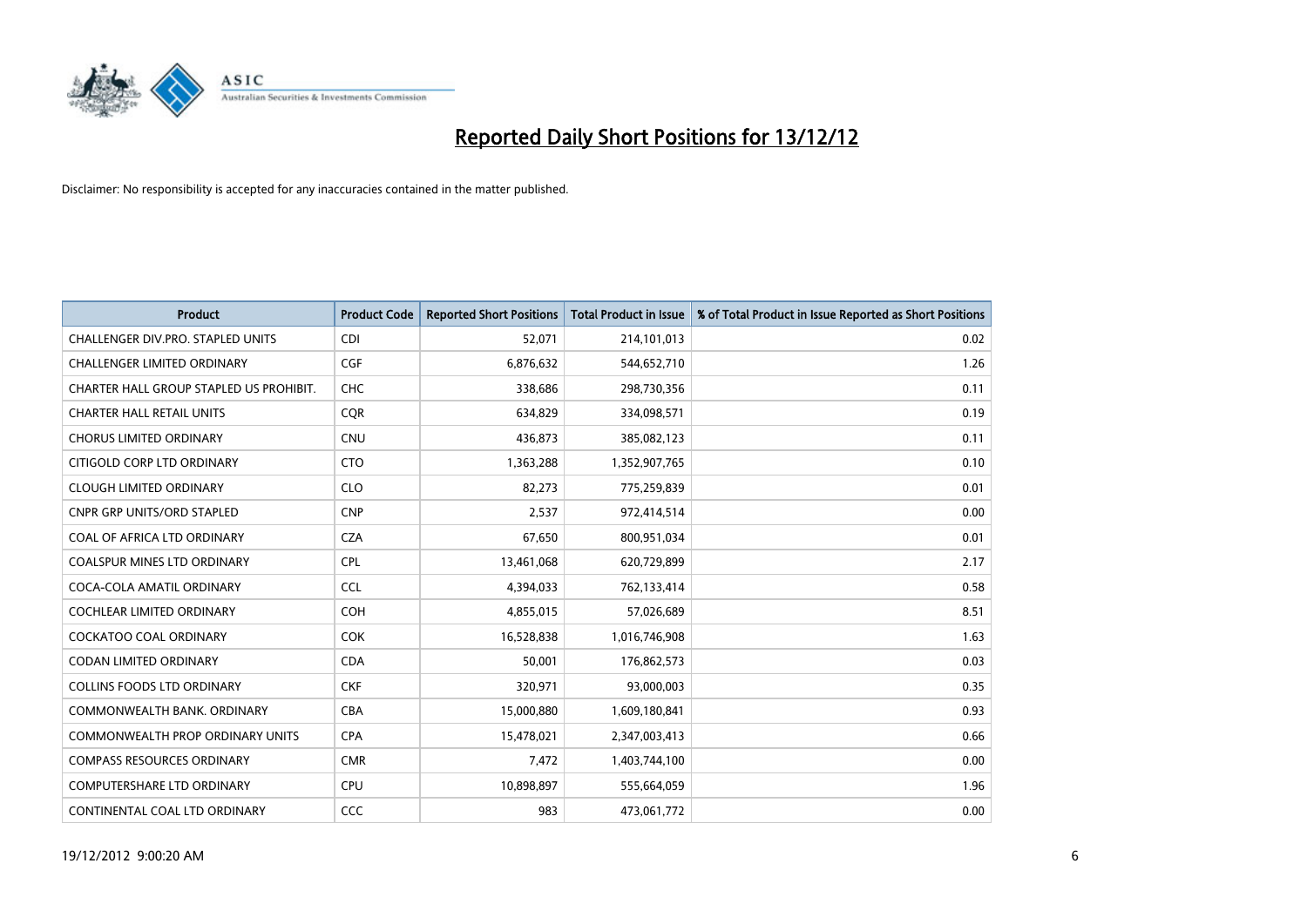

| <b>Product</b>                          | <b>Product Code</b> | <b>Reported Short Positions</b> | <b>Total Product in Issue</b> | % of Total Product in Issue Reported as Short Positions |
|-----------------------------------------|---------------------|---------------------------------|-------------------------------|---------------------------------------------------------|
| <b>COOPER ENERGY LTD ORDINARY</b>       | <b>COE</b>          | 269,191                         | 328,694,257                   | 0.08                                                    |
| CORP TRAVEL LIMITED ORDINARY            | <b>CTD</b>          | 134,863                         | 74,971,020                    | 0.18                                                    |
| <b>CREDIT CORP GROUP ORDINARY</b>       | <b>CCP</b>          | 55,919                          | 45,932,899                    | 0.12                                                    |
| <b>CROMWELL PROP STAPLED SECURITIES</b> | <b>CMW</b>          | 7,798,549                       | 1,225,539,033                 | 0.64                                                    |
| <b>CROWN LIMITED ORDINARY</b>           | <b>CWN</b>          | 3,692,603                       | 728,394,185                   | 0.51                                                    |
| <b>CSG LIMITED ORDINARY</b>             | CSV                 | 509,326                         | 280,426,698                   | 0.18                                                    |
| <b>CSL LIMITED ORDINARY</b>             | <b>CSL</b>          | 2,482,453                       | 501,787,209                   | 0.49                                                    |
| <b>CSR LIMITED ORDINARY</b>             | <b>CSR</b>          | 45,294,421                      | 506,000,315                   | 8.95                                                    |
| <b>CUDECO LIMITED ORDINARY</b>          | CDU                 | 5,507,597                       | 188,343,961                   | 2.92                                                    |
| DART ENERGY LTD ORDINARY                | <b>DTE</b>          | 15,302,236                      | 878,168,388                   | 1.74                                                    |
| DAVID JONES LIMITED ORDINARY            | <b>DJS</b>          | 58,090,510                      | 531,788,775                   | 10.92                                                   |
| <b>DECMIL GROUP LIMITED ORDINARY</b>    | <b>DCG</b>          | 1,261,952                       | 168,203,219                   | 0.75                                                    |
| DEVINE LIMITED ORDINARY                 | <b>DVN</b>          | 254,481                         | 158,730,556                   | 0.16                                                    |
| DEXUS PROPERTY GROUP STAPLED UNITS      | <b>DXS</b>          | 11,706,535                      | 4,839,024,176                 | 0.24                                                    |
| DISCOVERY METALS LTD ORDINARY           | <b>DML</b>          | 3,618,305                       | 486,986,451                   | 0.74                                                    |
| DOMINO PIZZA ENTERPR ORDINARY           | <b>DMP</b>          | 39,051                          | 70,192,674                    | 0.06                                                    |
| DORAY MINERALS LTD ORDINARY             | <b>DRM</b>          | 105,000                         | 139,200,101                   | 0.08                                                    |
| DOWNER EDI LIMITED ORDINARY             | <b>DOW</b>          | 9,473,846                       | 429,100,296                   | 2.21                                                    |
| DRILLSEARCH ENERGY ORDINARY             | <b>DLS</b>          | 1,589,706                       | 401,730,663                   | 0.40                                                    |
| DUET GROUP STAPLED US PROHIBIT.         | <b>DUE</b>          | 3,354,457                       | 1,158,216,750                 | 0.29                                                    |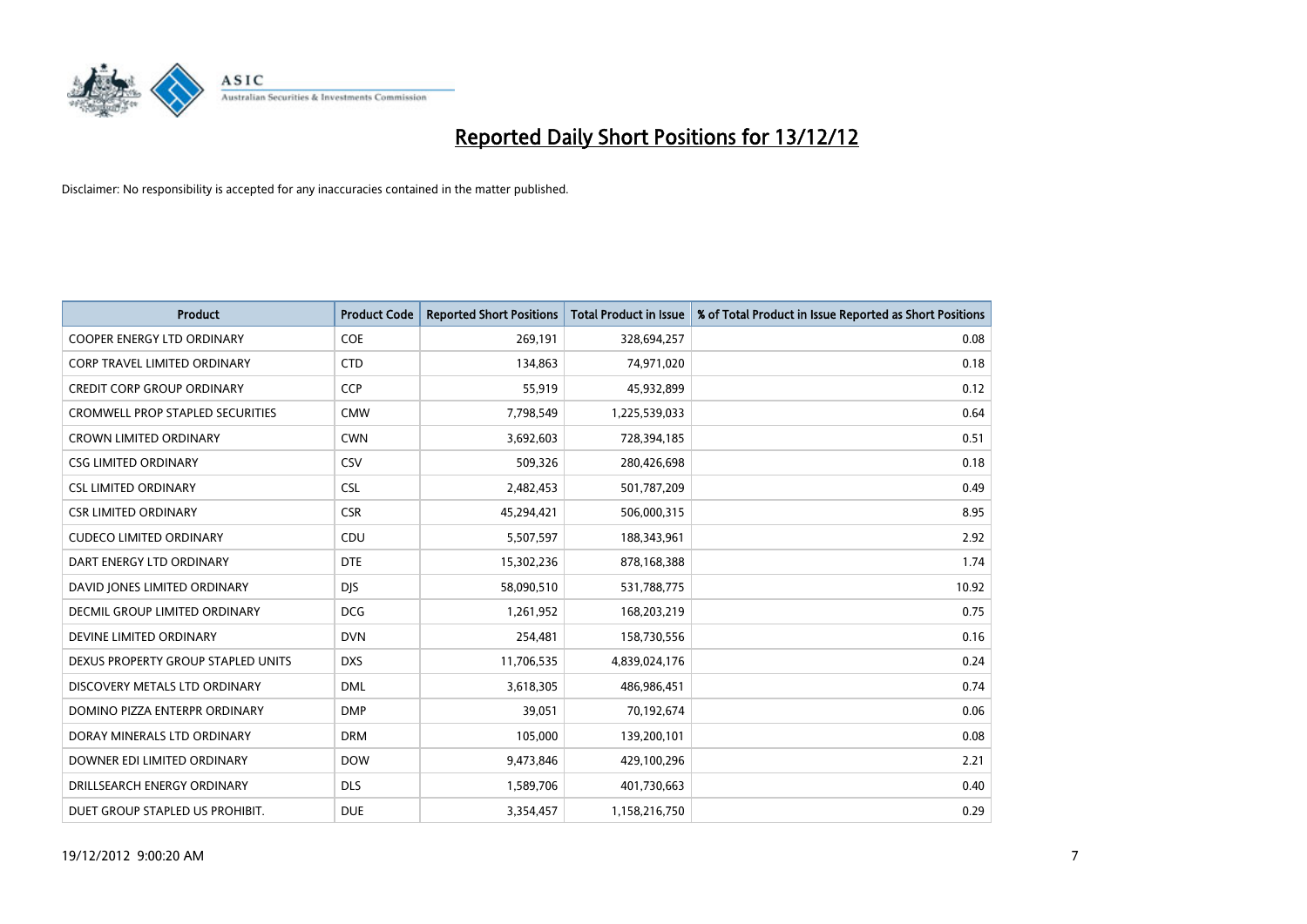

| <b>Product</b>                          | <b>Product Code</b> | <b>Reported Short Positions</b> | <b>Total Product in Issue</b> | % of Total Product in Issue Reported as Short Positions |
|-----------------------------------------|---------------------|---------------------------------|-------------------------------|---------------------------------------------------------|
| DULUXGROUP LIMITED ORDINARY             | <b>DLX</b>          | 9,132,462                       | 368,984,902                   | 2.48                                                    |
| <b>DWS LTD ORDINARY</b>                 | <b>DWS</b>          | 100,000                         | 132,362,763                   | 0.08                                                    |
| ECHO ENTERTAINMENT ORDINARY             | EGP                 | 8,921,819                       | 825,672,730                   | 1.08                                                    |
| ELDERS LIMITED ORDINARY                 | <b>ELD</b>          | 19,283,464                      | 448,598,480                   | 4.30                                                    |
| ELEMENTAL MINERALS ORDINARY             | <b>ELM</b>          | 109,864                         | 280,156,422                   | 0.04                                                    |
| ELEMENTOS LIMITED ORDINARY              | <b>ELT</b>          | 16                              | 148,352,638                   | 0.00                                                    |
| <b>EMECO HOLDINGS ORDINARY</b>          | <b>EHL</b>          | 8,274,548                       | 599,675,707                   | 1.38                                                    |
| <b>ENDEAVOUR MIN CORP CDI 1:1</b>       | <b>EVR</b>          | 112,789                         | 126,365,941                   | 0.09                                                    |
| ENERGY RESOURCES ORDINARY 'A'           | ERA                 | 6,975,909                       | 517,725,062                   | 1.35                                                    |
| <b>ENERGY WORLD CORPOR, ORDINARY</b>    | <b>EWC</b>          | 20,781,686                      | 1,734,166,672                 | 1.20                                                    |
| ENVESTRA LIMITED ORDINARY               | <b>ENV</b>          | 11,614,334                      | 1,603,333,497                 | 0.72                                                    |
| EQUATORIAL RES LTD ORDINARY             | <b>EQX</b>          | 127,190                         | 117,235,353                   | 0.11                                                    |
| EVOLUTION MINING LTD ORDINARY           | <b>EVN</b>          | 3,739,856                       | 708,092,989                   | 0.53                                                    |
| FAIRFAX MEDIA LTD ORDINARY              | <b>FXI</b>          | 286,315,982                     | 2,351,955,725                 | 12.17                                                   |
| <b>FAR LTD ORDINARY</b>                 | <b>FAR</b>          | 21,000,000                      | 2,499,846,742                 | 0.84                                                    |
| FKP PROPERTY GROUP STAPLED SEC. DEF SET | <b>FKPDA</b>        | 6,415,588                       | 321,573,770                   | 2.00                                                    |
| FLEETWOOD CORP ORDINARY                 | <b>FWD</b>          | 2,618,378                       | 60,033,258                    | 4.36                                                    |
| <b>FLETCHER BUILDING ORDINARY</b>       | <b>FBU</b>          | 6,197,708                       | 684,793,538                   | 0.91                                                    |
| <b>FLEXIGROUP LIMITED ORDINARY</b>      | <b>FXL</b>          | 303,569                         | 287,469,669                   | 0.11                                                    |
| <b>FLIGHT CENTRE ORDINARY</b>           | <b>FLT</b>          | 12,138,095                      | 100,160,128                   | 12.12                                                   |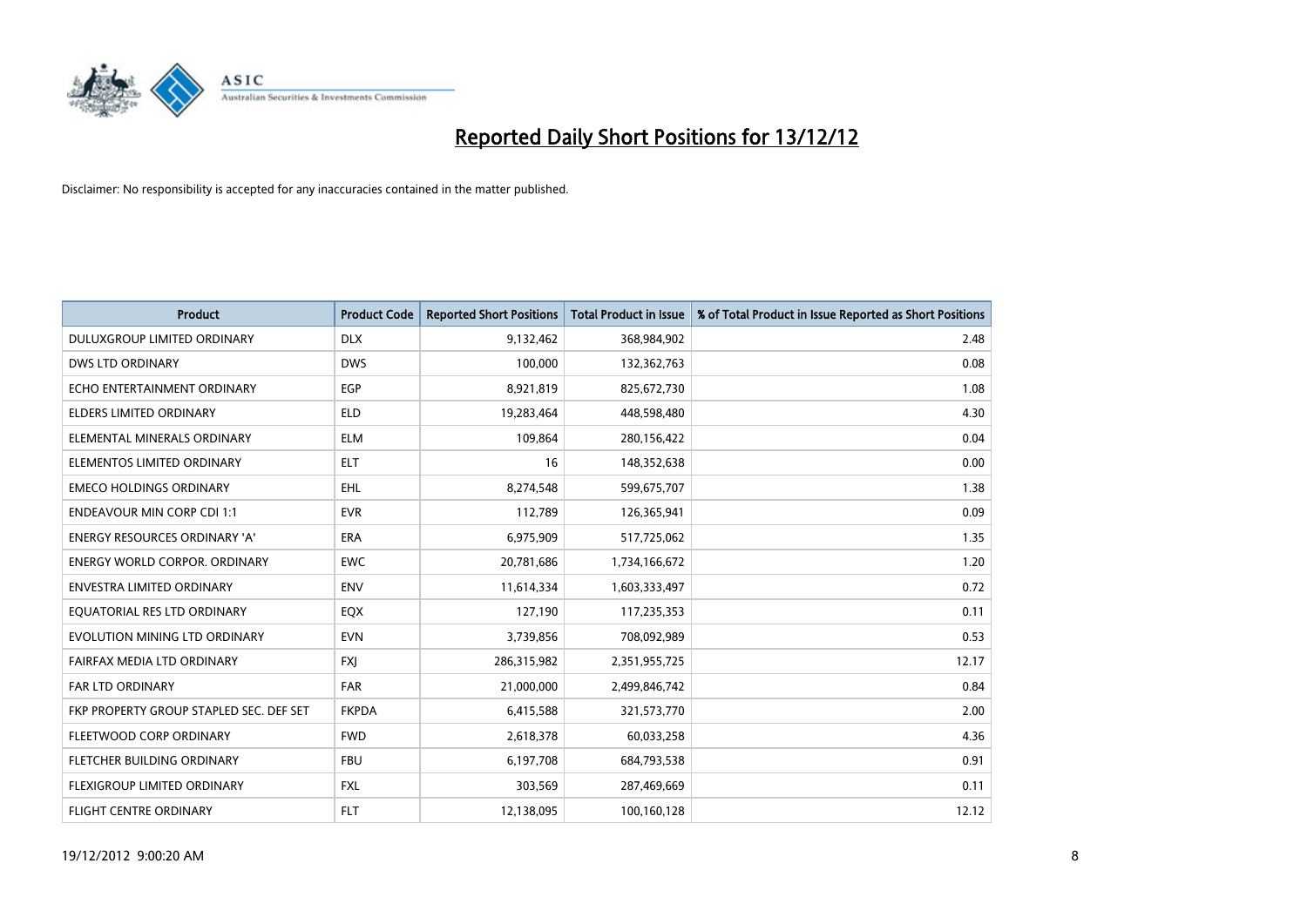

| <b>Product</b>                            | <b>Product Code</b> | <b>Reported Short Positions</b> | <b>Total Product in Issue</b> | % of Total Product in Issue Reported as Short Positions |
|-------------------------------------------|---------------------|---------------------------------|-------------------------------|---------------------------------------------------------|
| FLINDERS MINES LTD ORDINARY               | <b>FMS</b>          | 774,629                         | 1,821,300,404                 | 0.04                                                    |
| FOCUS MINERALS LTD ORDINARY               | <b>FML</b>          | 768,403                         | 4,320,773,701                 | 0.02                                                    |
| FONTERRA SHARE FUND ORDINARY UNITS        | <b>FSF</b>          | 72,639                          | 95,454,540                    | 0.08                                                    |
| FORGE GROUP LIMITED ORDINARY              | <b>FGE</b>          | 88,461                          | 86,169,014                    | 0.10                                                    |
| <b>FORTESCUE METALS GRP ORDINARY</b>      | <b>FMG</b>          | 188,098,108                     | 3,113,798,659                 | 6.04                                                    |
| <b>G.U.D. HOLDINGS ORDINARY</b>           | <b>GUD</b>          | 1,592,921                       | 71,341,319                    | 2.23                                                    |
| <b>G8 EDUCATION LIMITED ORDINARY</b>      | <b>GEM</b>          | 107,680                         | 246,048,593                   | 0.04                                                    |
| <b>GALAXY RESOURCES ORDINARY</b>          | GXY                 | 3,372,323                       | 536,359,341                   | 0.63                                                    |
| <b>GENETIC TECHNOLOGIES ORDINARY</b>      | <b>GTG</b>          | 818,100                         | 474,971,819                   | 0.17                                                    |
| <b>GEODYNAMICS LIMITED ORDINARY</b>       | GDY                 | 263,005                         | 406,452,608                   | 0.06                                                    |
| <b>GINDALBIE METALS LTD ORDINARY</b>      | <b>GBG</b>          | 28,407,526                      | 1,404,350,200                 | 2.02                                                    |
| <b>GOODMAN FIELDER, ORDINARY</b>          | <b>GFF</b>          | 30,358,137                      | 1,955,559,207                 | 1.55                                                    |
| <b>GOODMAN GROUP STAPLED US PROHIBIT.</b> | <b>GMG</b>          | 6,277,214                       | 1,701,681,304                 | 0.37                                                    |
| <b>GPT GROUP STAPLED SEC.</b>             | <b>GPT</b>          | 6,055,210                       | 1,766,785,075                 | 0.34                                                    |
| <b>GRAINCORP LIMITED A CLASS ORDINARY</b> | <b>GNC</b>          | 1,470,173                       | 228,241,481                   | 0.64                                                    |
| <b>GRANGE RESOURCES. ORDINARY</b>         | <b>GRR</b>          | 1,456,084                       | 1,155,487,102                 | 0.13                                                    |
| <b>GREENLAND MIN EN LTD ORDINARY</b>      | GGG                 | 4,765,950                       | 567,912,409                   | 0.84                                                    |
| <b>GRYPHON MINERALS LTD ORDINARY</b>      | GRY                 | 16,871,703                      | 400,464,983                   | 4.21                                                    |
| <b>GUILDFORD COAL LTD ORDINARY</b>        | <b>GUF</b>          | 1,400,176                       | 521,046,899                   | 0.27                                                    |
| <b>GUNNS LIMITED ORDINARY</b>             | <b>GNS</b>          | 51,528,090                      | 848,401,559                   | 6.07                                                    |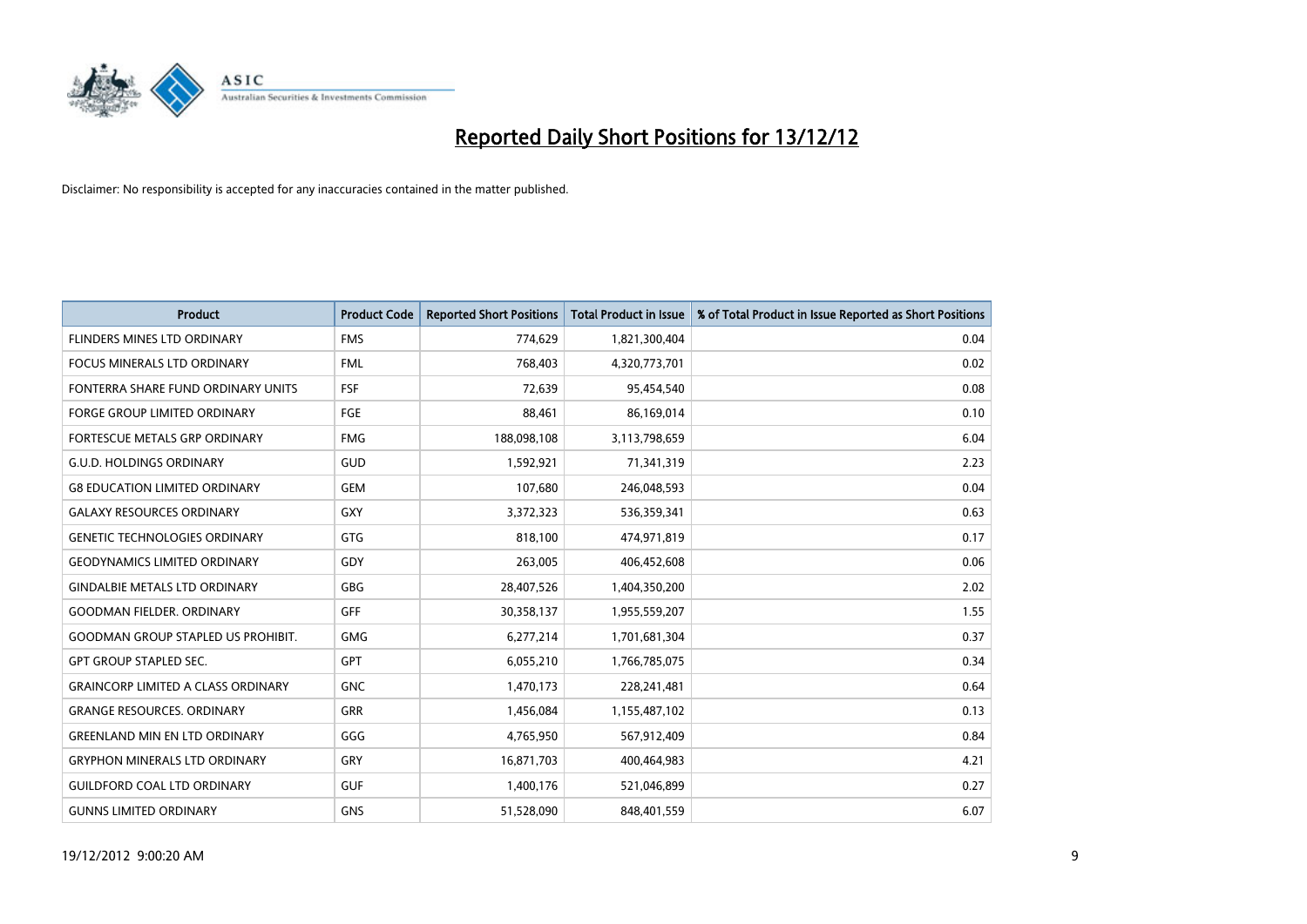

| <b>Product</b>                        | <b>Product Code</b> | <b>Reported Short Positions</b> | <b>Total Product in Issue</b> | % of Total Product in Issue Reported as Short Positions |
|---------------------------------------|---------------------|---------------------------------|-------------------------------|---------------------------------------------------------|
| <b>GWA GROUP LTD ORDINARY</b>         | <b>GWA</b>          | 11,001,595                      | 304,706,899                   | 3.61                                                    |
| HARVEY NORMAN ORDINARY                | <b>HVN</b>          | 119,744,824                     | 1,062,316,784                 | 11.27                                                   |
| <b>HASTIE GROUP LIMITED ORDINARY</b>  | <b>HST</b>          | 233,914                         | 137,353,504                   | 0.17                                                    |
| HASTINGS DIVERSIFIED STAPLED SECURITY | <b>HDF</b>          | 381,758                         | 560,324,158                   | 0.07                                                    |
| <b>HENDERSON GROUP CDI 1:1</b>        | <b>HGG</b>          | 804,541                         | 709,662,473                   | 0.11                                                    |
| HEA HOLDINGS LIMITED ORDINARY         | <b>HFA</b>          | 3,809                           | 117,332,831                   | 0.00                                                    |
| HILLGROVE RES LTD ORDINARY            | <b>HGO</b>          | 3,410,553                       | 1,022,760,221                 | 0.33                                                    |
| HILLS HOLDINGS LTD ORDINARY           | <b>HIL</b>          | 3,357,090                       | 246,500,444                   | 1.36                                                    |
| HORIZON OIL LIMITED ORDINARY          | <b>HZN</b>          | 35,149,176                      | 1,130,811,515                 | 3.11                                                    |
| HOT CHILI LTD ORDINARY                | <b>HCH</b>          | 821,494                         | 278,026,224                   | 0.30                                                    |
| <b>ICON ENERGY LIMITED ORDINARY</b>   | <b>ICN</b>          | 16,678                          | 533,391,210                   | 0.00                                                    |
| <b>IINET LIMITED ORDINARY</b>         | <b>IIN</b>          | 69,278                          | 161,238,847                   | 0.04                                                    |
| ILUKA RESOURCES ORDINARY              | ILU                 | 61,645,422                      | 418,700,517                   | 14.72                                                   |
| <b>IMDEX LIMITED ORDINARY</b>         | <b>IMD</b>          | 1,141,027                       | 210,473,188                   | 0.54                                                    |
| <b>INCITEC PIVOT ORDINARY</b>         | IPL                 | 5,655,003                       | 1,628,730,107                 | 0.35                                                    |
| INDEPENDENCE GROUP ORDINARY           | <b>IGO</b>          | 4,747,272                       | 232,882,535                   | 2.04                                                    |
| <b>INDOPHIL RESOURCES ORDINARY</b>    | <b>IRN</b>          | 731,191                         | 1,203,146,194                 | 0.06                                                    |
| INFIGEN ENERGY STAPLED SECURITIES     | <b>IFN</b>          | 3,421,563                       | 762,265,972                   | 0.45                                                    |
| ING PRIVATE EQUITY ORDINARY           | <b>IPE</b>          | 1,530                           | 136,571,202                   | 0.00                                                    |
| <b>INSURANCE AUSTRALIA ORDINARY</b>   | IAG                 | 3,684,942                       | 2,079,034,021                 | 0.18                                                    |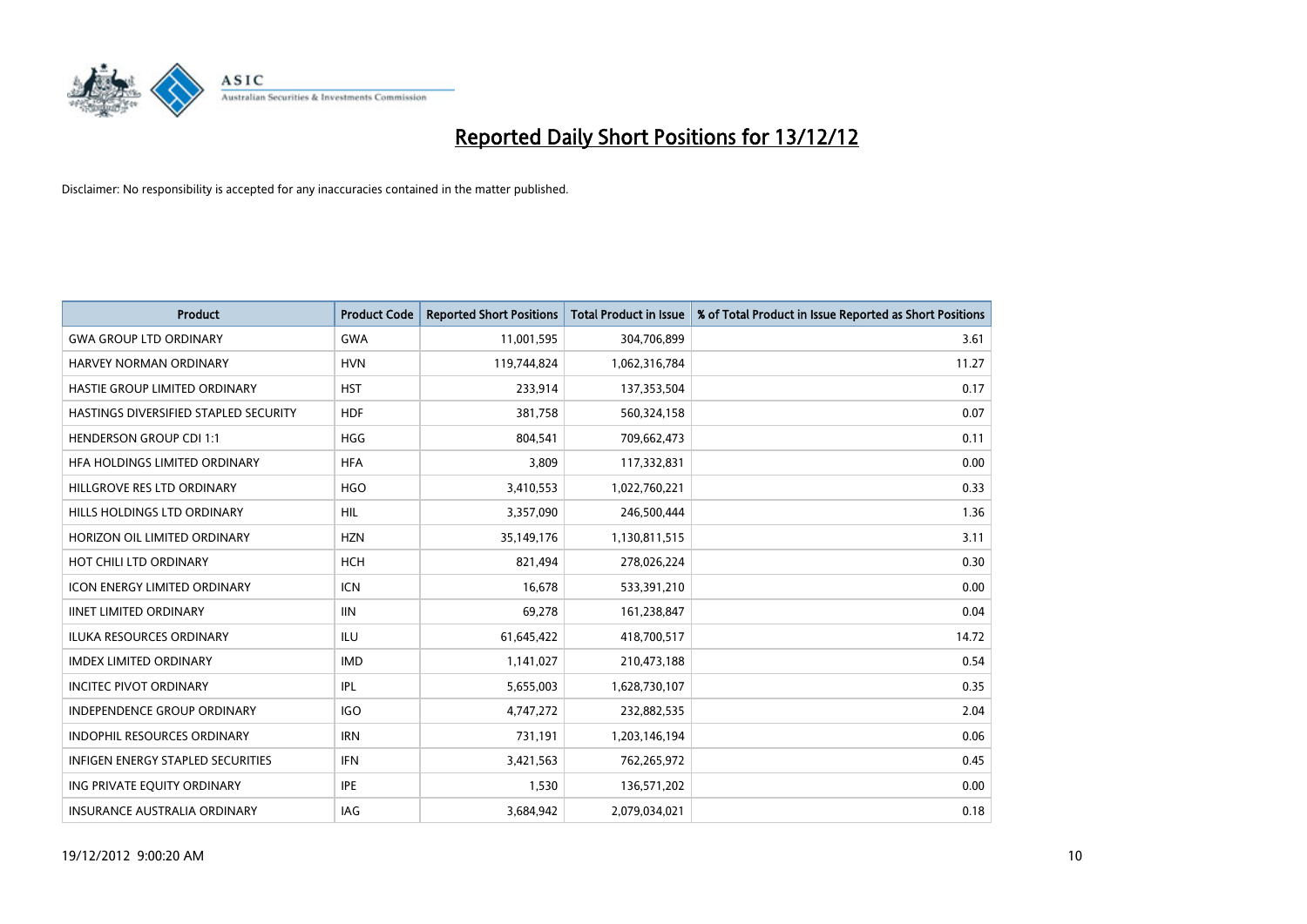

| <b>Product</b>                                  | <b>Product Code</b> | <b>Reported Short Positions</b> | <b>Total Product in Issue</b> | % of Total Product in Issue Reported as Short Positions |
|-------------------------------------------------|---------------------|---------------------------------|-------------------------------|---------------------------------------------------------|
| <b>INTEGRA MINING LTD, ORDINARY</b>             | <b>IGR</b>          | 3,733,250                       | 934,440,899                   | 0.40                                                    |
| <b>INTEGRATED RESEARCH ORDINARY</b>             | IRI                 | 2,189                           | 168,359,453                   | 0.00                                                    |
| <b>INTREPID MINES ORDINARY</b>                  | <b>IAU</b>          | 16,653,624                      | 555,352,556                   | 3.00                                                    |
| <b>INVESTA OFFICE FUND STAPLED SECURITIES</b>   | <b>IOF</b>          | 2,880,272                       | 614,047,458                   | 0.47                                                    |
| <b>INVOCARE LIMITED ORDINARY</b>                | IVC                 | 3,247,622                       | 110,030,298                   | 2.95                                                    |
| ION LIMITED ORDINARY                            | <b>ION</b>          | 164,453                         | 256,365,105                   | 0.06                                                    |
| <b>IOOF HOLDINGS LTD ORDINARY</b>               | <b>IFL</b>          | 1,174,574                       | 229,794,395                   | 0.51                                                    |
| <b>IRESS LIMITED ORDINARY</b>                   | <b>IRE</b>          | 2,217,461                       | 128,620,231                   | 1.72                                                    |
| <b>IRON ORE HOLDINGS ORDINARY</b>               | <b>IOH</b>          | 39,352                          | 161,174,005                   | 0.02                                                    |
| ISHARES FTSE CHINA25 CDI 1:1                    | <b>IZZ</b>          | 93                              | 128,250,000                   | 0.00                                                    |
| ISHARES MSCI EM MKTS CDI 1:1                    | IEM                 | 6,705                           | 425,700,000                   | 0.00                                                    |
| ISHARES S&P ASIA 50 CDI 1:1                     | <b>IAA</b>          | 7,607                           | 1,700,000                     | 0.45                                                    |
| <b>IVANHOE AUSTRALIA ORDINARY</b>               | <b>IVA</b>          | 1,959,880                       | 711,659,939                   | 0.28                                                    |
| <b>JAMES HARDIE INDUST CHESS DEPOSITARY INT</b> | <b>IHX</b>          | 9,117,846                       | 440,629,027                   | 2.07                                                    |
| <b>JB HI-FI LIMITED ORDINARY</b>                | <b>IBH</b>          | 23,791,605                      | 98,850,643                    | 24.07                                                   |
| <b>JUPITER MINES ORDINARY</b>                   | <b>IMS</b>          | 1,672                           | 2,281,835,383                 | 0.00                                                    |
| KAGARA LTD ORDINARY                             | <b>KZL</b>          | 3,034,733                       | 798,953,117                   | 0.38                                                    |
| KANGAROO RES LTD ORDINARY                       | <b>KRL</b>          | 191,687                         | 3,434,430,012                 | 0.01                                                    |
| KAROON GAS AUSTRALIA ORDINARY                   | <b>KAR</b>          | 257,656                         | 221,420,769                   | 0.12                                                    |
| KATHMANDU HOLD LTD ORDINARY                     | <b>KMD</b>          | 674,226                         | 200,165,940                   | 0.34                                                    |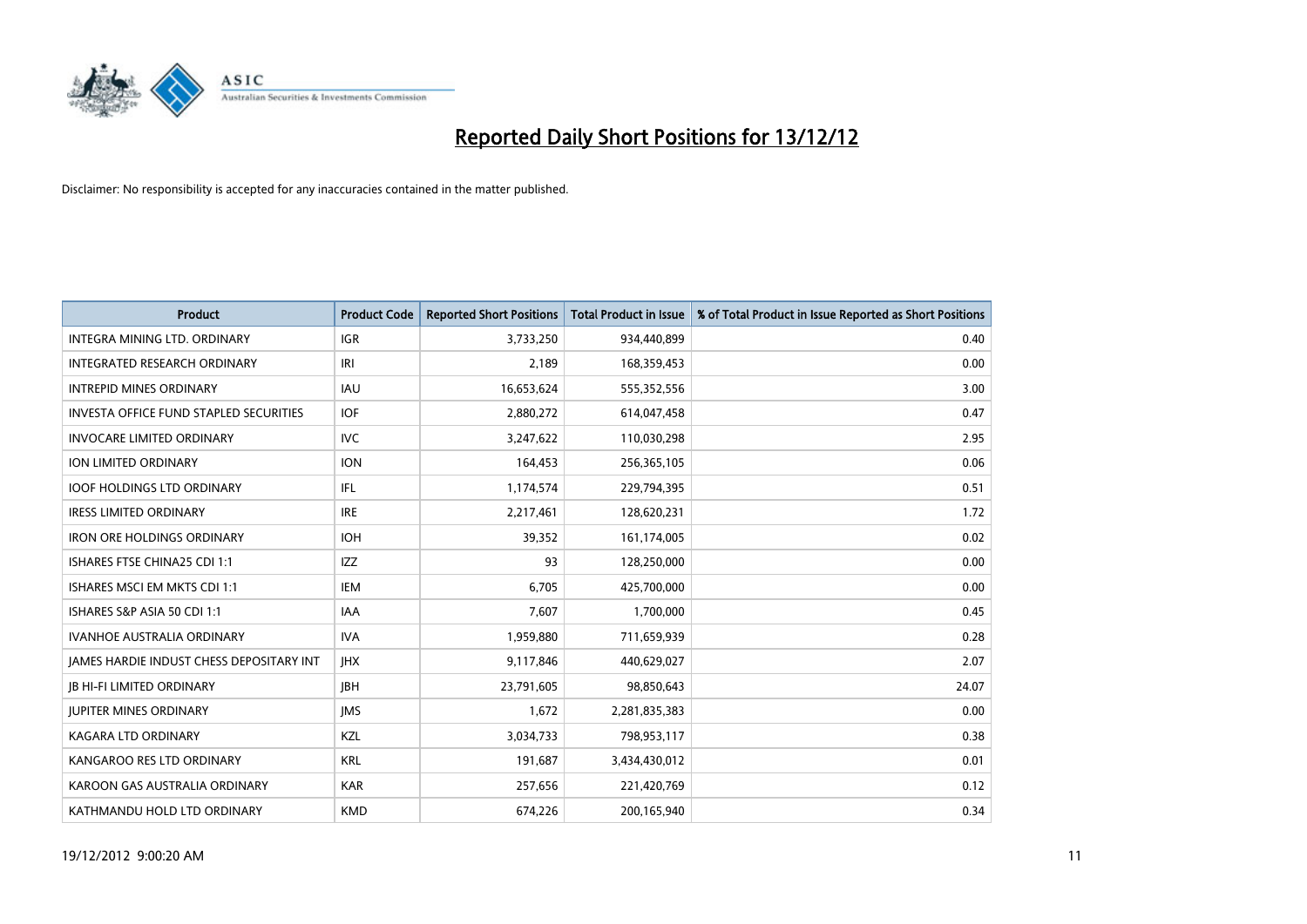

| <b>Product</b>                        | <b>Product Code</b> | <b>Reported Short Positions</b> | <b>Total Product in Issue</b> | % of Total Product in Issue Reported as Short Positions |
|---------------------------------------|---------------------|---------------------------------|-------------------------------|---------------------------------------------------------|
| <b>KBL MINING LIMITED ORDINARY</b>    | <b>KBL</b>          | 1.820                           | 293,535,629                   | 0.00                                                    |
| KENTOR GOLD LIMITED ORDINARY          | KGL                 | 275                             | 140,040,563                   | 0.00                                                    |
| KINGSGATE CONSOLID. ORDINARY          | <b>KCN</b>          | 8,126,623                       | 151,828,173                   | 5.35                                                    |
| KINGSROSE MINING LTD ORDINARY         | <b>KRM</b>          | 67,787                          | 290,151,217                   | 0.02                                                    |
| LEIGHTON HOLDINGS ORDINARY            | LEI                 | 8,525,825                       | 337, 164, 188                 | 2.53                                                    |
| LEND LEASE GROUP UNIT/ORD STAPLED     | <b>LLC</b>          | 4,685,229                       | 574,351,883                   | 0.82                                                    |
| LINC ENERGY LTD ORDINARY              | <b>LNC</b>          | 30,042,379                      | 504,487,631                   | 5.96                                                    |
| LIQUEFIED NATURAL ORDINARY            | <b>LNG</b>          | 272,800                         | 267,699,015                   | 0.10                                                    |
| LYCOPODIUM LIMITED ORDINARY           | <b>LYL</b>          | 602                             | 38,755,103                    | 0.00                                                    |
| LYNAS CORPORATION ORDINARY            | <b>LYC</b>          | 147,853,871                     | 1,916,159,363                 | 7.72                                                    |
| M2 TELECOMMUNICATION ORDINARY         | <b>MTU</b>          | 6,464,132                       | 157,976,251                   | 4.09                                                    |
| <b>MACA LIMITED ORDINARY</b>          | <b>MLD</b>          | 898,442                         | 150,000,000                   | 0.60                                                    |
| <b>MACMAHON HOLDINGS ORDINARY</b>     | <b>MAH</b>          | 11,872,978                      | 757,017,561                   | 1.57                                                    |
| MACO ATLAS ROADS GRP ORDINARY STAPLED | <b>MQA</b>          | 4,654,378                       | 478,531,436                   | 0.97                                                    |
| MACQUARIE GROUP LTD ORDINARY          | <b>MOG</b>          | 6,763,196                       | 339,176,329                   | 1.99                                                    |
| MARENGO MINING ORDINARY               | <b>MGO</b>          | 26,950                          | 1,137,870,521                 | 0.00                                                    |
| MATRIX C & E LTD ORDINARY             | <b>MCE</b>          | 3,898,118                       | 94,555,428                    | 4.12                                                    |
| <b>MAVERICK DRILLING ORDINARY</b>     | <b>MAD</b>          | 7,256,024                       | 452,726,751                   | 1.60                                                    |
| MCMILLAN SHAKESPEARE ORDINARY         | <b>MMS</b>          | 709,242                         | 74,523,965                    | 0.95                                                    |
| MEDUSA MINING LTD ORDINARY            | <b>MML</b>          | 2,795,372                       | 188,903,911                   | 1.48                                                    |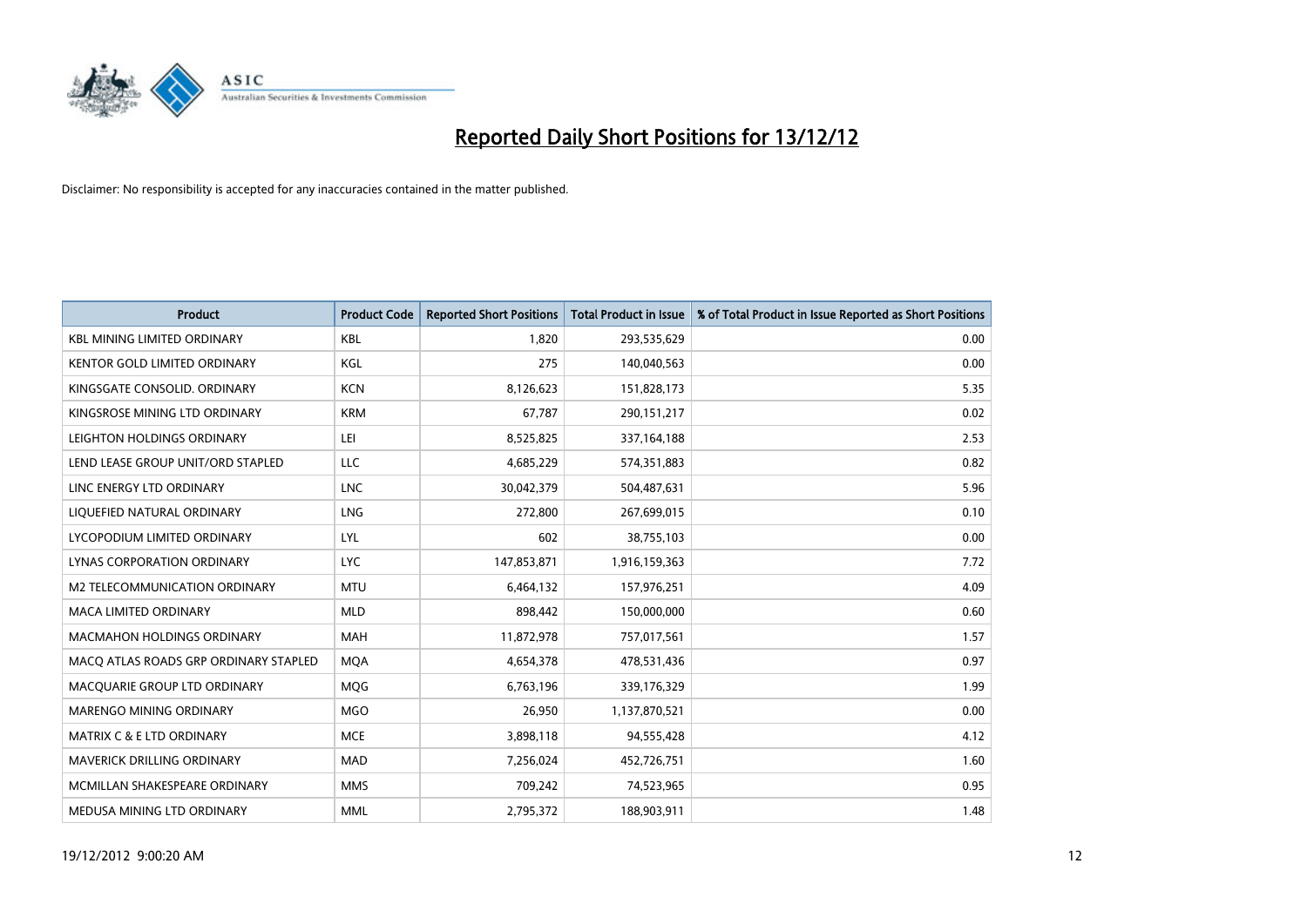

| <b>Product</b>                    | <b>Product Code</b> | <b>Reported Short Positions</b> | <b>Total Product in Issue</b> | % of Total Product in Issue Reported as Short Positions |
|-----------------------------------|---------------------|---------------------------------|-------------------------------|---------------------------------------------------------|
| MELBOURNE IT LIMITED ORDINARY     | <b>MLB</b>          | 492,222                         | 82,451,363                    | 0.60                                                    |
| MEO AUSTRALIA LTD ORDINARY        | <b>MEO</b>          | 385,458                         | 627,264,587                   | 0.06                                                    |
| <b>MERMAID MARINE ORDINARY</b>    | <b>MRM</b>          | 1,225,460                       | 223,694,865                   | 0.55                                                    |
| MESOBLAST LIMITED ORDINARY        | <b>MSB</b>          | 10,243,331                      | 287,132,832                   | 3.57                                                    |
| METALS X LIMITED ORDINARY         | <b>MLX</b>          | 4,701,142                       | 1,651,766,110                 | 0.28                                                    |
| METCASH LIMITED ORDINARY          | <b>MTS</b>          | 90,093,869                      | 880,704,786                   | 10.23                                                   |
| METGASCO LIMITED ORDINARY         | <b>MEL</b>          | 20,220                          | 445,158,802                   | 0.00                                                    |
| MICLYN EXP OFFSHR ORDINARY        | <b>MIO</b>          | 175,015                         | 278,639,188                   | 0.06                                                    |
| MILTON CORPORATION ORDINARY       | <b>MLT</b>          | 12.800                          | 121,625,655                   | 0.01                                                    |
| MINCOR RESOURCES NL ORDINARY      | <b>MCR</b>          | 2,267,823                       | 188,208,274                   | 1.20                                                    |
| MINERAL DEPOSITS ORDINARY         | <b>MDL</b>          | 389,335                         | 83,538,786                    | 0.47                                                    |
| MINERAL RESOURCES, ORDINARY       | <b>MIN</b>          | 5,291,115                       | 185,333,269                   | 2.85                                                    |
| MIRABELA NICKEL LTD ORDINARY      | <b>MBN</b>          | 7,982,675                       | 876,582,736                   | 0.91                                                    |
| MIRVAC GROUP STAPLED SECURITIES   | <b>MGR</b>          | 3,617,681                       | 3,425,587,451                 | 0.11                                                    |
| <b>MOLOPO ENERGY LTD ORDINARY</b> | <b>MPO</b>          | 705,092                         | 245,849,711                   | 0.29                                                    |
| MONADELPHOUS GROUP ORDINARY       | <b>MND</b>          | 6,002,766                       | 90,663,543                    | 6.62                                                    |
| MORTGAGE CHOICE LTD ORDINARY      | MOC                 | 2,311,580                       | 123,431,282                   | 1.87                                                    |
| MOUNT GIBSON IRON ORDINARY        | <b>MGX</b>          | 5,967,739                       | 1,090,584,232                 | 0.55                                                    |
| MULTIPLEX SITES SITES             | <b>MXUPA</b>        | 554                             | 4,500,000                     | 0.01                                                    |
| MURCHISON METALS LTD ORDINARY     | <b>MMX</b>          | 6,139,265                       | 450,427,346                   | 1.36                                                    |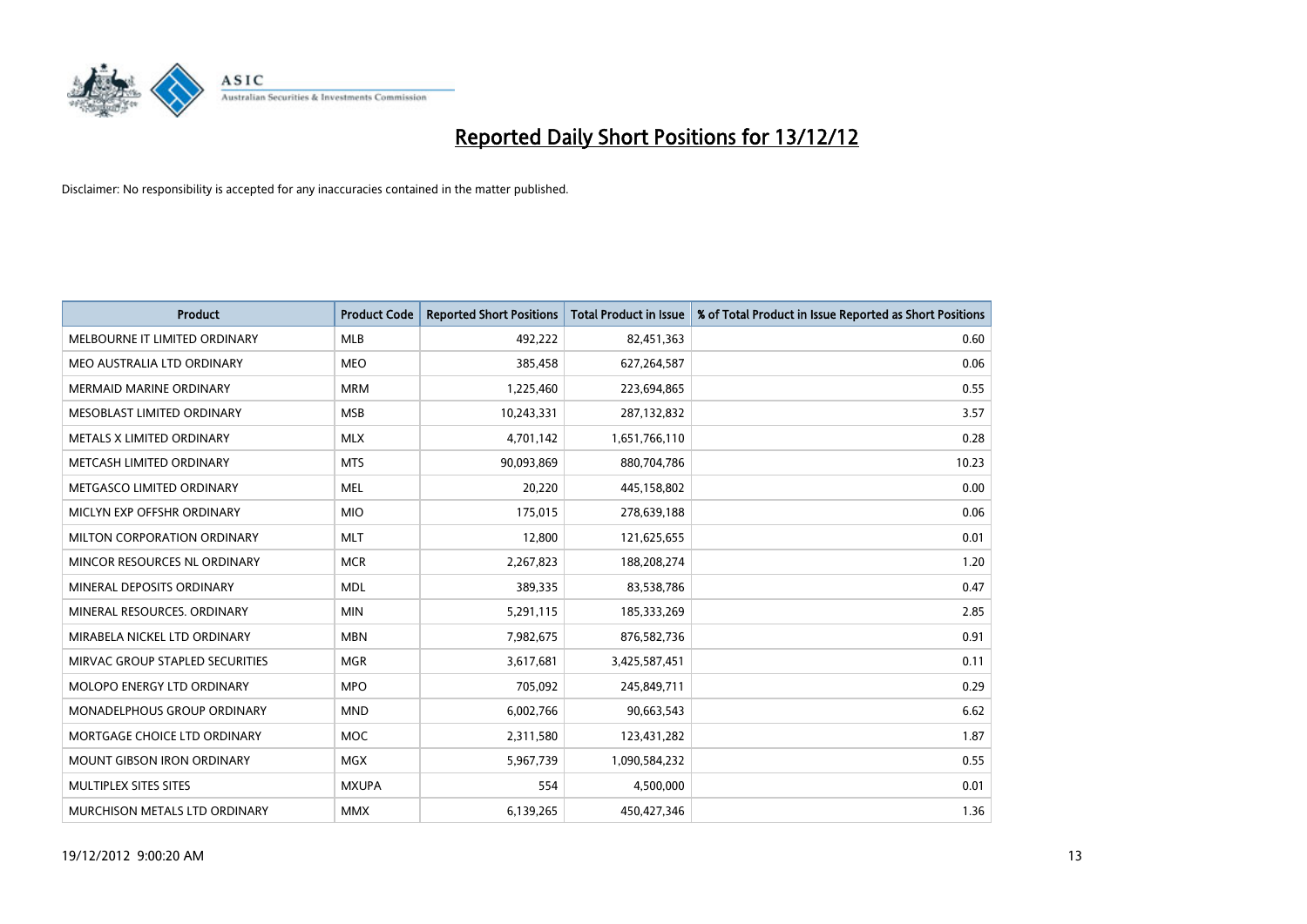

| <b>Product</b>                    | <b>Product Code</b> | <b>Reported Short Positions</b> | <b>Total Product in Issue</b> | % of Total Product in Issue Reported as Short Positions |
|-----------------------------------|---------------------|---------------------------------|-------------------------------|---------------------------------------------------------|
| <b>MYER HOLDINGS LTD ORDINARY</b> | <b>MYR</b>          | 86,315,173                      | 583,384,551                   | 14.80                                                   |
| MYSTATE LIMITED ORDINARY          | <b>MYS</b>          | 19,725                          | 87,117,374                    | 0.02                                                    |
| NATIONAL AUST, BANK ORDINARY      | <b>NAB</b>          | 11,126,817                      | 2,322,079,163                 | 0.48                                                    |
| NAVITAS LIMITED ORDINARY          | <b>NVT</b>          | 11,517,120                      | 375,367,918                   | 3.07                                                    |
| NEON ENERGY LIMITED ORDINARY      | <b>NEN</b>          | 3,325,288                       | 549,582,936                   | 0.61                                                    |
| NEPTUNE MARINE ORDINARY           | <b>NMS</b>          | 60                              | 1,817,862,292                 | 0.00                                                    |
| NEW HOPE CORPORATION ORDINARY     | <b>NHC</b>          | 2,468,832                       | 830,563,352                   | 0.30                                                    |
| NEWCREST MINING ORDINARY          | <b>NCM</b>          | 1,553,575                       | 765,906,839                   | 0.20                                                    |
| NEWS CORP A NON-VOTING CDI        | <b>NWSLV</b>        | 2,296,658                       | 1,537,153,196                 | 0.15                                                    |
| NEWS CORP B VOTING CDI            | <b>NWS</b>          | 1,282,461                       | 798,520,953                   | 0.16                                                    |
| NEWSAT LIMITED ORDINARY           | <b>NWT</b>          | 58,617                          | 233,052,157                   | 0.03                                                    |
| NEXTDC LIMITED ORDINARY           | <b>NXT</b>          | 3,605,428                       | 150,827,388                   | 2.39                                                    |
| NEXUS ENERGY LIMITED ORDINARY     | <b>NXS</b>          | 7,832,526                       | 1,329,821,159                 | 0.59                                                    |
| NIB HOLDINGS LIMITED ORDINARY     | <b>NHF</b>          | 6,877                           | 439,004,182                   | 0.00                                                    |
| NIDO PETROLEUM ORDINARY           | <b>NDO</b>          | 105,313                         | 1,599,454,290                 | 0.01                                                    |
| NOBLE MINERAL RES ORDINARY        | <b>NMG</b>          | 3,768,879                       | 660,147,952                   | 0.57                                                    |
| NORFOLK GROUP ORDINARY            | <b>NFK</b>          | 50                              | 158,890,730                   | 0.00                                                    |
| NORTHERN IRON LTD ORDINARY        | <b>NFE</b>          | 3,307,334                       | 484,405,314                   | 0.68                                                    |
| NORTHERN STAR ORDINARY            | <b>NST</b>          | 3,564,350                       | 424,218,168                   | 0.84                                                    |
| NRW HOLDINGS LIMITED ORDINARY     | <b>NWH</b>          | 2,936,747                       | 278,888,011                   | 1.05                                                    |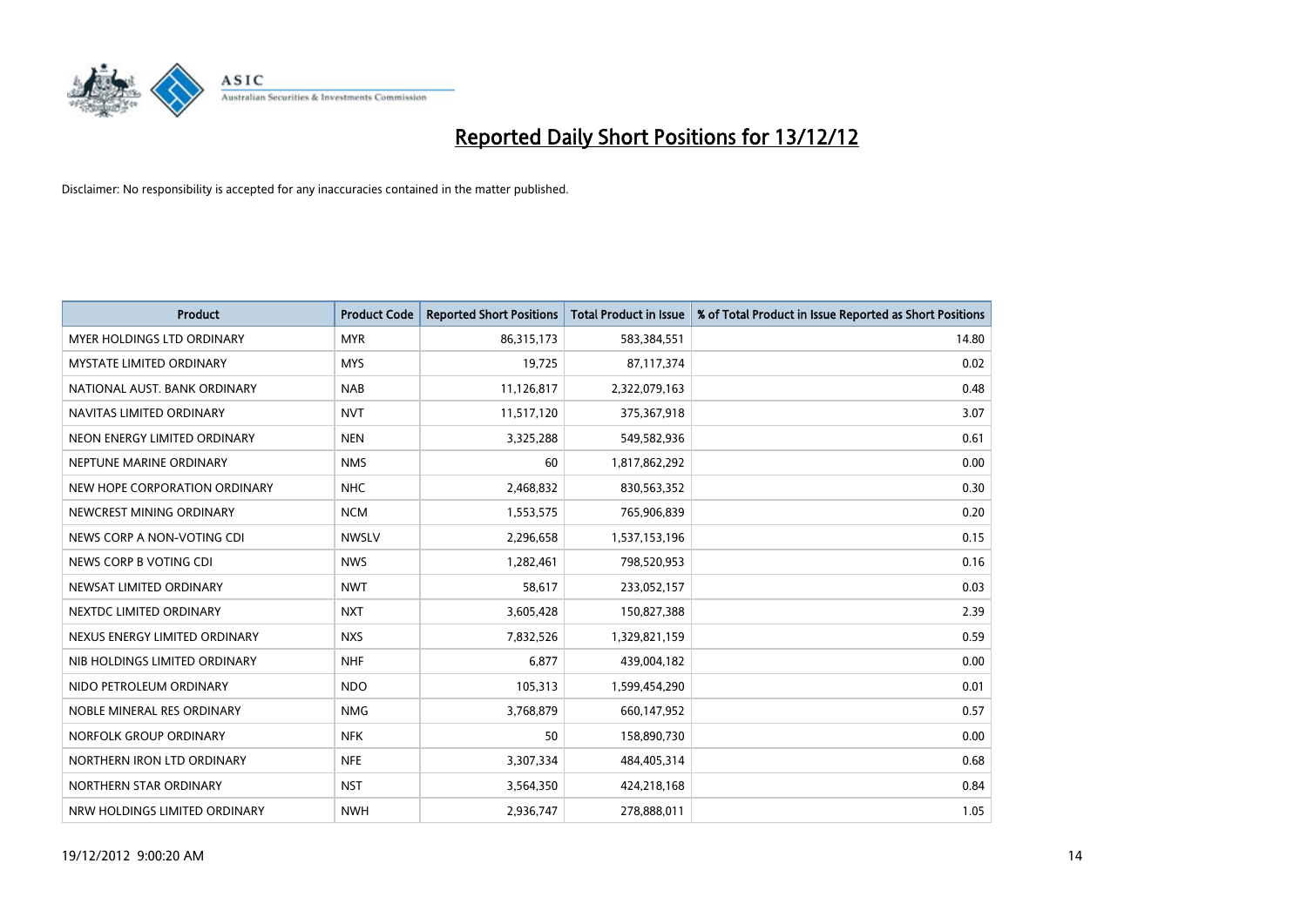

| <b>Product</b>                        | <b>Product Code</b> | <b>Reported Short Positions</b> | <b>Total Product in Issue</b> | % of Total Product in Issue Reported as Short Positions |
|---------------------------------------|---------------------|---------------------------------|-------------------------------|---------------------------------------------------------|
| NUFARM LIMITED ORDINARY               | <b>NUF</b>          | 6,093,228                       | 262,721,422                   | 2.32                                                    |
| OAKTON LIMITED ORDINARY               | <b>OKN</b>          | 50,000                          | 91,721,874                    | 0.05                                                    |
| OCEANAGOLD CORP. CHESS DEPOSITARY INT | <b>OGC</b>          | 2,740,377                       | 263,278,752                   | 1.04                                                    |
| OIL SEARCH LTD ORDINARY               | OSH                 | 2,260,265                       | 1,334,756,742                 | 0.17                                                    |
| OM HOLDINGS LIMITED ORDINARY          | OMH                 | 4,020,915                       | 673,423,337                   | 0.60                                                    |
| ORICA LIMITED ORDINARY                | ORI                 | 2,689,157                       | 365,642,802                   | 0.74                                                    |
| ORIGIN ENERGY ORDINARY                | <b>ORG</b>          | 16,575,265                      | 1,093,737,528                 | 1.52                                                    |
| OROCOBRE LIMITED ORDINARY             | <b>ORE</b>          | 122,591                         | 117,745,140                   | 0.10                                                    |
| OROTONGROUP LIMITED ORDINARY          | <b>ORL</b>          | 59,761                          | 40,880,902                    | 0.15                                                    |
| ORPHEUS ENERGY LTD ORDINARY           | <b>OEG</b>          | 67,200                          | 130,475,919                   | 0.05                                                    |
| OZ MINERALS ORDINARY                  | OZL                 | 4,712,686                       | 303,470,022                   | 1.55                                                    |
| PACIFIC BRANDS ORDINARY               | <b>PBG</b>          | 7,443,717                       | 912,915,695                   | 0.82                                                    |
| PALADIN ENERGY LTD ORDINARY           | <b>PDN</b>          | 78,879,285                      | 836,825,651                   | 9.43                                                    |
| PANAUST LIMITED ORDINARY              | PNA                 | 3,475,495                       | 605,962,322                   | 0.57                                                    |
| PANCONTINENTAL OIL ORDINARY           | <b>PCL</b>          | 160,501                         | 1,150,994,096                 | 0.01                                                    |
| PANORAMIC RESOURCES ORDINARY          | PAN                 | 2,107,344                       | 256,058,555                   | 0.82                                                    |
| PAPERLINX LIMITED ORDINARY            | <b>PPX</b>          | 753,469                         | 609,280,761                   | 0.12                                                    |
| PAPILLON RES LTD ORDINARY             | PIR                 | 3,263,403                       | 264,750,891                   | 1.23                                                    |
| PATTIES FOODS LTD ORDINARY            | <b>PFL</b>          | 100,000                         | 139,065,639                   | 0.07                                                    |
| PEET LIMITED ORDINARY                 | <b>PPC</b>          | 4,145,183                       | 321,013,141                   | 1.29                                                    |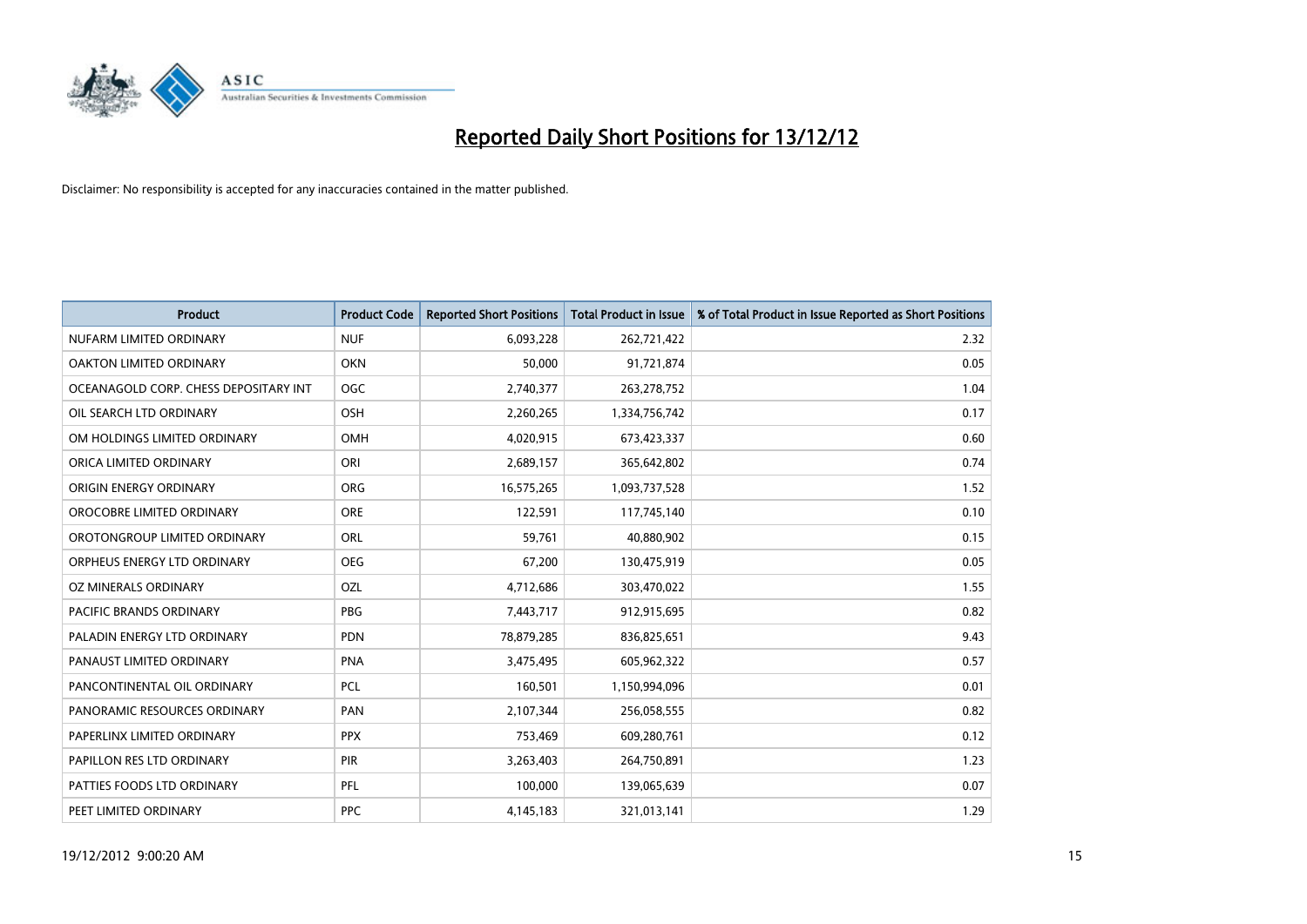

| <b>Product</b>                      | <b>Product Code</b> | <b>Reported Short Positions</b> | <b>Total Product in Issue</b> | % of Total Product in Issue Reported as Short Positions |
|-------------------------------------|---------------------|---------------------------------|-------------------------------|---------------------------------------------------------|
| PERILYA LIMITED ORDINARY            | PEM                 | 514                             | 769,316,426                   | 0.00                                                    |
| PERPETUAL LIMITED ORDINARY          | <b>PPT</b>          | 2,109,367                       | 41,980,678                    | 5.02                                                    |
| PERSEUS MINING LTD ORDINARY         | PRU                 | 11,038,124                      | 457,962,088                   | 2.41                                                    |
| PHARMAXIS LTD ORDINARY              | <b>PXS</b>          | 7,492,148                       | 308,543,389                   | 2.43                                                    |
| PLATINUM ASSET ORDINARY             | <b>PTM</b>          | 13,037,601                      | 561,347,878                   | 2.32                                                    |
| PLATINUM AUSTRALIA ORDINARY         | PLA                 | 836,127                         | 504,968,043                   | 0.17                                                    |
| PMI GOLD CORP CDI 1:1               | <b>PVM</b>          | 96,483                          | 122,535,143                   | 0.08                                                    |
| PMP LIMITED ORDINARY                | <b>PMP</b>          | 31,142                          | 323,781,124                   | 0.01                                                    |
| PRANA BIOTECHNOLOGY ORDINARY        | PBT                 | 76,000                          | 340,689,928                   | 0.02                                                    |
| PREMIER INVESTMENTS ORDINARY        | <b>PMV</b>          | 952,244                         | 155,260,478                   | 0.61                                                    |
| PRIMA BIOMED LTD ORDINARY           | <b>PRR</b>          | 6,288,810                       | 1,066,063,388                 | 0.59                                                    |
| PRIMARY HEALTH CARE ORDINARY        | PRY                 | 27,114,471                      | 502,983,554                   | 5.39                                                    |
| PRIMEAG AUSTRALIA ORDINARY          | PAG                 | 52,453                          | 266,394,444                   | 0.02                                                    |
| PROGRAMMED ORDINARY                 | <b>PRG</b>          | 220,000                         | 118,177,001                   | 0.19                                                    |
| <b>PSIVIDA CORP CDI 1:1</b>         | <b>PVA</b>          | 50,000                          | 8,941,306                     | 0.56                                                    |
| PURA VIDA ENERGY NL ORDINARY        | <b>PVD</b>          | 157,040                         | 59,769,584                    | 0.26                                                    |
| <b>QANTAS AIRWAYS ORDINARY</b>      | QAN                 | 13,591,592                      | 2,265,123,620                 | 0.60                                                    |
| <b>OBE INSURANCE GROUP ORDINARY</b> | <b>OBE</b>          | 57,049,109                      | 1,196,747,582                 | 4.77                                                    |
| ORXPHARMA LTD ORDINARY              | <b>QRX</b>          | 130,762                         | 144,577,206                   | 0.09                                                    |
| <b>QUBE HOLDINGS LTD ORDINARY</b>   | QUB                 | 11,740,450                      | 926,489,845                   | 1.27                                                    |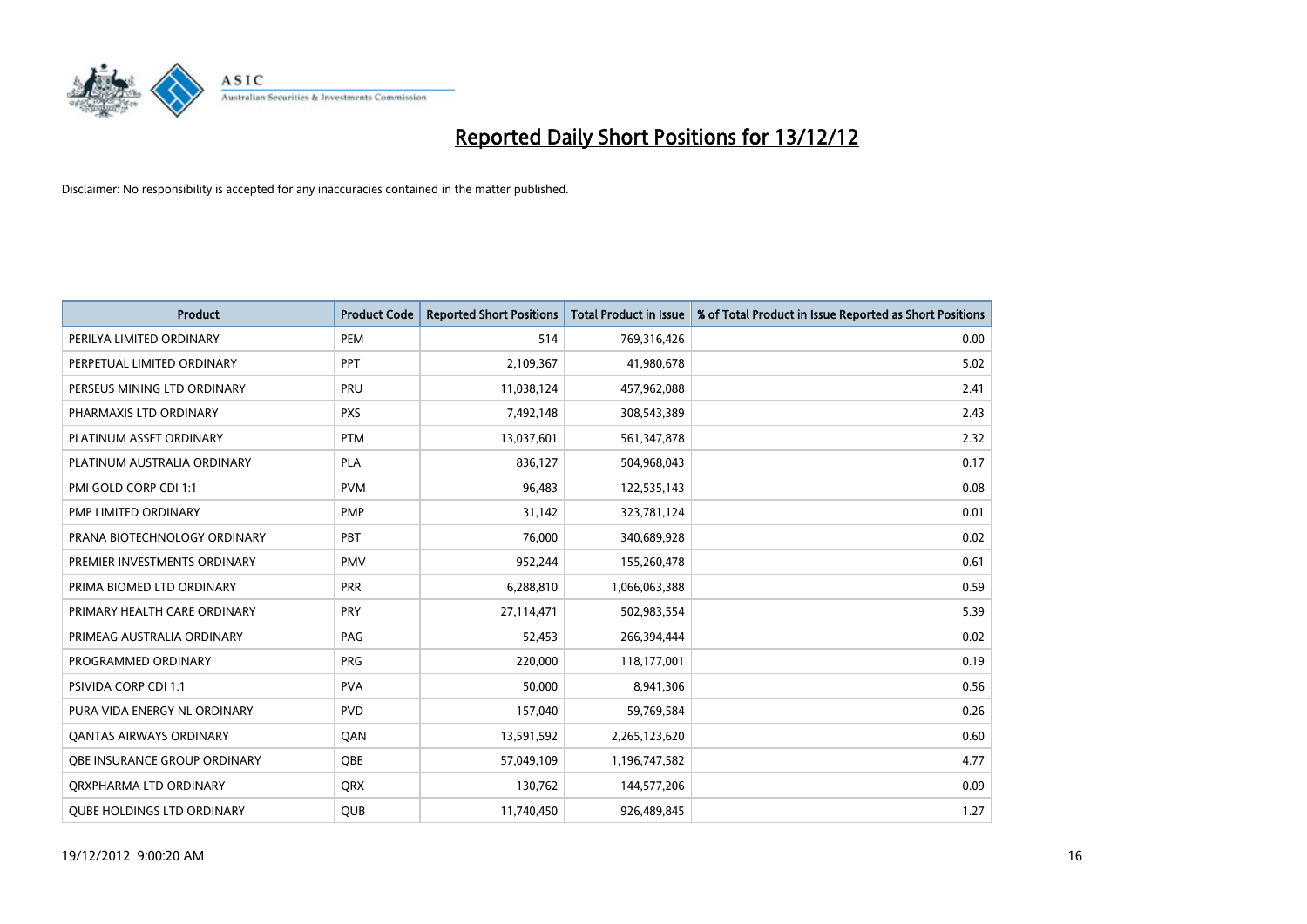

| <b>Product</b>                      | <b>Product Code</b> | <b>Reported Short Positions</b> | <b>Total Product in Issue</b> | % of Total Product in Issue Reported as Short Positions |
|-------------------------------------|---------------------|---------------------------------|-------------------------------|---------------------------------------------------------|
| RAMELIUS RESOURCES ORDINARY         | <b>RMS</b>          | 4,878,943                       | 337,296,949                   | 1.45                                                    |
| RAMSAY HEALTH CARE ORDINARY         | <b>RHC</b>          | 2,604,960                       | 202,081,252                   | 1.29                                                    |
| <b>RCR TOMLINSON ORDINARY</b>       | <b>RCR</b>          | 266,255                         | 132,431,265                   | 0.20                                                    |
| <b>REA GROUP ORDINARY</b>           | <b>REA</b>          | 80,367                          | 131,714,699                   | 0.06                                                    |
| RECKON LIMITED ORDINARY             | <b>RKN</b>          | 451,000                         | 129,488,015                   | 0.35                                                    |
| <b>RED 5 LIMITED ORDINARY</b>       | <b>RED</b>          | 1,521,309                       | 135,488,008                   | 1.12                                                    |
| <b>RED FORK ENERGY ORDINARY</b>     | <b>RFE</b>          | 2,220,476                       | 384,951,719                   | 0.58                                                    |
| REDBANK ENERGY LTD ORDINARY         | AEJ                 | 13                              | 786,287                       | 0.00                                                    |
| REDFLEX HOLDINGS ORDINARY           | <b>RDF</b>          | 2,820                           | 110,762,310                   | 0.00                                                    |
| REECE AUSTRALIA LTD. ORDINARY       | <b>REH</b>          | 10,500                          | 99,600,000                    | 0.01                                                    |
| REGIS RESOURCES ORDINARY            | <b>RRL</b>          | 1,509,798                       | 473,943,160                   | 0.32                                                    |
| RESMED INC CDI 10:1                 | <b>RMD</b>          | 3,342,235                       | 1,556,242,300                 | 0.21                                                    |
| RESOLUTE MINING ORDINARY            | <b>RSG</b>          | 2,004,652                       | 642,996,890                   | 0.31                                                    |
| <b>RESOURCE GENERATION ORDINARY</b> | <b>RES</b>          | 173                             | 263,345,652                   | 0.00                                                    |
| RETAIL FOOD GROUP ORDINARY          | <b>RFG</b>          | 149,592                         | 127,696,060                   | 0.12                                                    |
| REVERSE CORP LIMITED ORDINARY       | <b>REF</b>          | 100                             | 92,382,175                    | 0.00                                                    |
| REX MINERALS LIMITED ORDINARY       | <b>RXM</b>          | 2,055,500                       | 188,907,284                   | 1.09                                                    |
| RHG LIMITED ORDINARY                | <b>RHG</b>          | 288,325                         | 308,483,177                   | 0.09                                                    |
| <b>RIALTO ENERGY ORDINARY</b>       | <b>RIA</b>          | 41                              | 672,259,992                   | 0.00                                                    |
| RIDLEY CORPORATION ORDINARY         | <b>RIC</b>          | 1,612                           | 307,817,071                   | 0.00                                                    |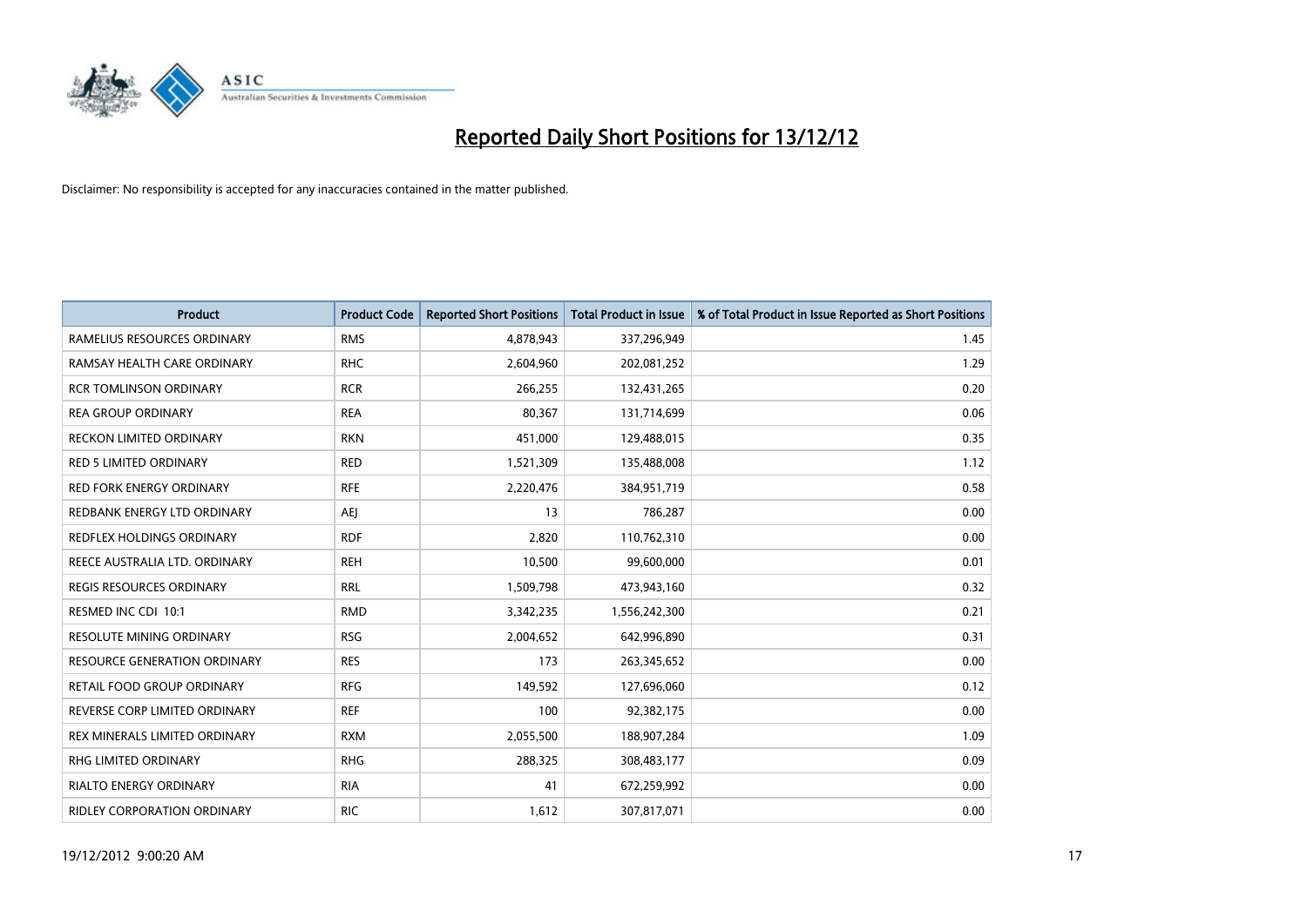

| <b>Product</b>                        | <b>Product Code</b> | <b>Reported Short Positions</b> | <b>Total Product in Issue</b> | % of Total Product in Issue Reported as Short Positions |
|---------------------------------------|---------------------|---------------------------------|-------------------------------|---------------------------------------------------------|
| RIO TINTO LIMITED ORDINARY            | <b>RIO</b>          | 8,947,178                       | 435,758,720                   | 2.05                                                    |
| ROC OIL COMPANY ORDINARY              | <b>ROC</b>          | 1,268,245                       | 683,235,552                   | 0.19                                                    |
| <b>RURALCO HOLDINGS ORDINARY</b>      | <b>RHL</b>          | 12,000                          | 55,019,284                    | 0.02                                                    |
| SAI GLOBAL LIMITED ORDINARY           | SAI                 | 6,286,208                       | 206,787,796                   | 3.04                                                    |
| SALMAT LIMITED ORDINARY               | <b>SLM</b>          | 488,210                         | 159,812,799                   | 0.31                                                    |
| SAMSON OIL & GAS LTD ORDINARY         | <b>SSN</b>          | 7,428,250                       | 1,850,487,388                 | 0.40                                                    |
| SANDFIRE RESOURCES ORDINARY           | <b>SFR</b>          | 1,827,685                       | 152,724,301                   | 1.20                                                    |
| <b>SANTOS LTD ORDINARY</b>            | <b>STO</b>          | 3,689,870                       | 958,851,881                   | 0.38                                                    |
| SARACEN MINERAL ORDINARY              | <b>SAR</b>          | 6,178,013                       | 595,035,606                   | 1.04                                                    |
| SCA PROPERTY GROUP STAPLED SECURITIES | SCP                 | 585,492                         | 586,000,000                   | 0.10                                                    |
| SEDGMAN LIMITED ORDINARY              | <b>SDM</b>          | 484,806                         | 217,623,797                   | 0.22                                                    |
| SEEK LIMITED ORDINARY                 | <b>SEK</b>          | 13,902,492                      | 337,101,307                   | 4.12                                                    |
| SENEX ENERGY LIMITED ORDINARY         | <b>SXY</b>          | 2,318,527                       | 1,140,194,837                 | 0.20                                                    |
| SERVCORP LIMITED ORDINARY             | SRV                 | 94                              | 98,432,275                    | 0.00                                                    |
| SERVICE STREAM ORDINARY               | SSM                 | 5,018                           | 283,418,867                   | 0.00                                                    |
| SEVEN GROUP HOLDINGS ORDINARY         | <b>SVW</b>          | 3,087,802                       | 307,410,281                   | 1.00                                                    |
| SEVEN WEST MEDIA LTD ORDINARY         | <b>SWM</b>          | 22,597,924                      | 999,160,872                   | 2.26                                                    |
| SIGMA PHARMACEUTICAL ORDINARY         | <b>SIP</b>          | 6,592,965                       | 1,178,522,899                 | 0.56                                                    |
| SILEX SYSTEMS ORDINARY                | <b>SLX</b>          | 882,127                         | 170,232,464                   | 0.52                                                    |
| SILVER LAKE RESOURCE ORDINARY         | <b>SLR</b>          | 18,008,009                      | 225,493,476                   | 7.99                                                    |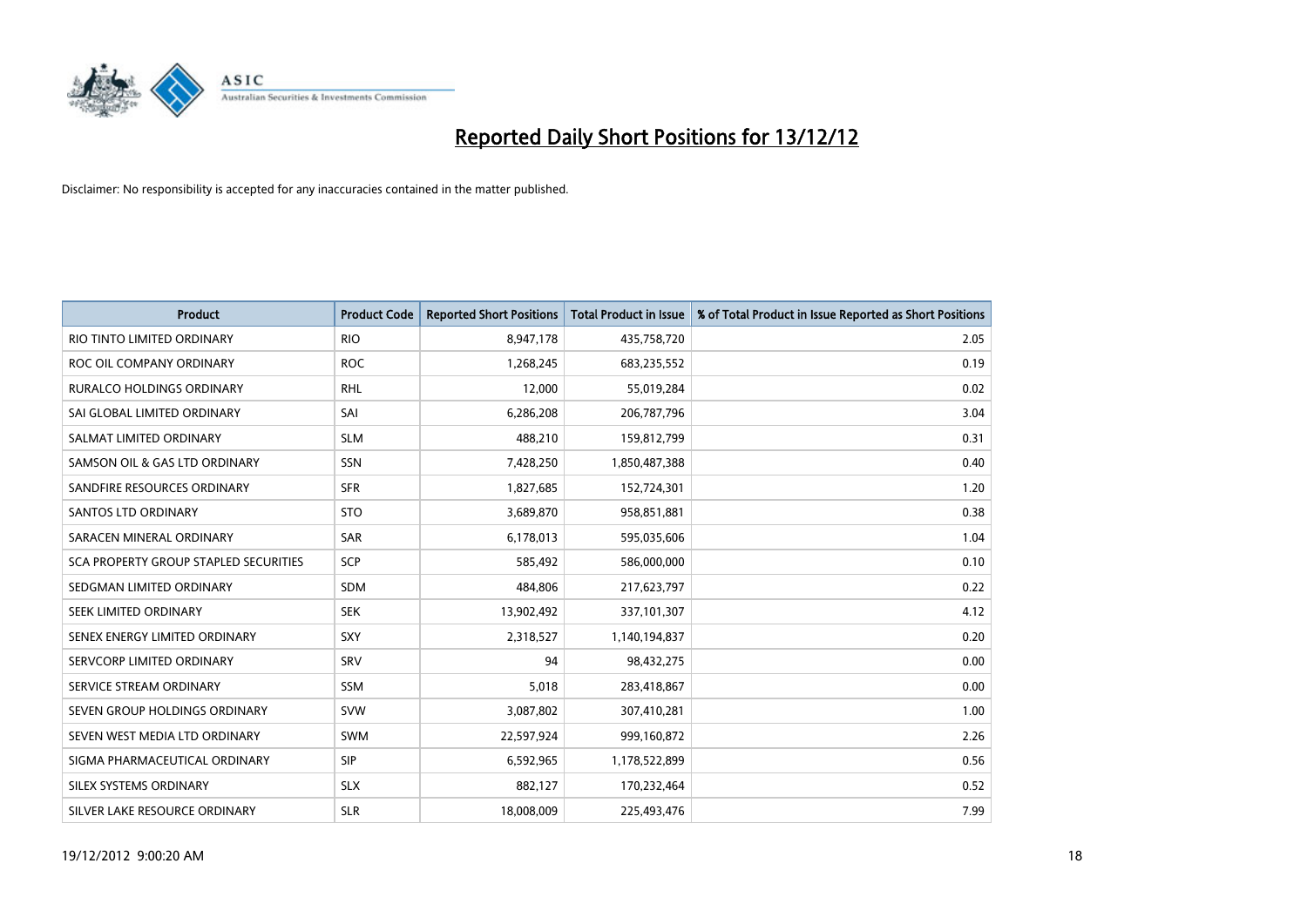

| <b>Product</b>                           | <b>Product Code</b> | <b>Reported Short Positions</b> | <b>Total Product in Issue</b> | % of Total Product in Issue Reported as Short Positions |
|------------------------------------------|---------------------|---------------------------------|-------------------------------|---------------------------------------------------------|
| SIMS METAL MGMT LTD ORDINARY             | SGM                 | 7,415,690                       | 204,296,106                   | 3.63                                                    |
| SINGAPORE TELECOMM. CHESS DEPOSITARY INT | <b>SGT</b>          | 3,115,186                       | 138,645,546                   | 2.25                                                    |
| SIRIUS RESOURCES NL ORDINARY             | <b>SIR</b>          | 292,230                         | 191,949,586                   | 0.15                                                    |
| SIRTEX MEDICAL ORDINARY                  | <b>SRX</b>          | 33,562                          | 55,768,136                    | 0.06                                                    |
| SKILLED GROUP LTD ORDINARY               | <b>SKE</b>          | 4,534,793                       | 233,487,276                   | 1.94                                                    |
| SKYCITY ENT GRP LTD ORDINARY             | <b>SKC</b>          | 87,615                          | 576,958,340                   | 0.02                                                    |
| SMS MANAGEMENT, ORDINARY                 | <b>SMX</b>          | 1,188,853                       | 69,378,477                    | 1.71                                                    |
| SONIC HEALTHCARE ORDINARY                | <b>SHL</b>          | 5,129,488                       | 395,653,681                   | 1.30                                                    |
| SOUL PATTINSON (W.H) ORDINARY            | SOL                 | 39,431                          | 239,395,320                   | 0.02                                                    |
| SOUTH BOULDER MINES ORDINARY             | <b>STB</b>          | 136,195                         | 127,782,826                   | 0.11                                                    |
| SP AUSNET STAPLED SECURITIES             | <b>SPN</b>          | 8,172,900                       | 3,339,620,165                 | 0.24                                                    |
| SPARK INFRASTRUCTURE STAPLED NOTE & UNIT | SKI                 | 35,754,676                      | 1,326,734,264                 | 2.69                                                    |
| SPDR 200 FUND ETF UNITS                  | <b>STW</b>          | 37,786                          | 47,859,567                    | 0.08                                                    |
| SPECIALTY FASHION ORDINARY               | <b>SFH</b>          | 2,578,941                       | 192,236,121                   | 1.34                                                    |
| ST BARBARA LIMITED ORDINARY              | <b>SBM</b>          | 2,152,968                       | 488,074,077                   | 0.44                                                    |
| STANMORE COAL LTD ORDINARY               | <b>SMR</b>          | 32,870                          | 207,527,090                   | 0.02                                                    |
| STARPHARMA HOLDINGS ORDINARY             | SPL                 | 5,826,898                       | 283,640,060                   | 2.05                                                    |
| STHN CROSS MEDIA ORDINARY                | <b>SXL</b>          | 16,728,549                      | 704,858,524                   | 2.37                                                    |
| STOCKLAND UNITS/ORD STAPLED              | SGP                 | 17,710,892                      | 2,202,657,963                 | 0.80                                                    |
| STRAITS RES LTD. ORDINARY                | <b>SRQ</b>          | 630,162                         | 1,164,150,159                 | 0.05                                                    |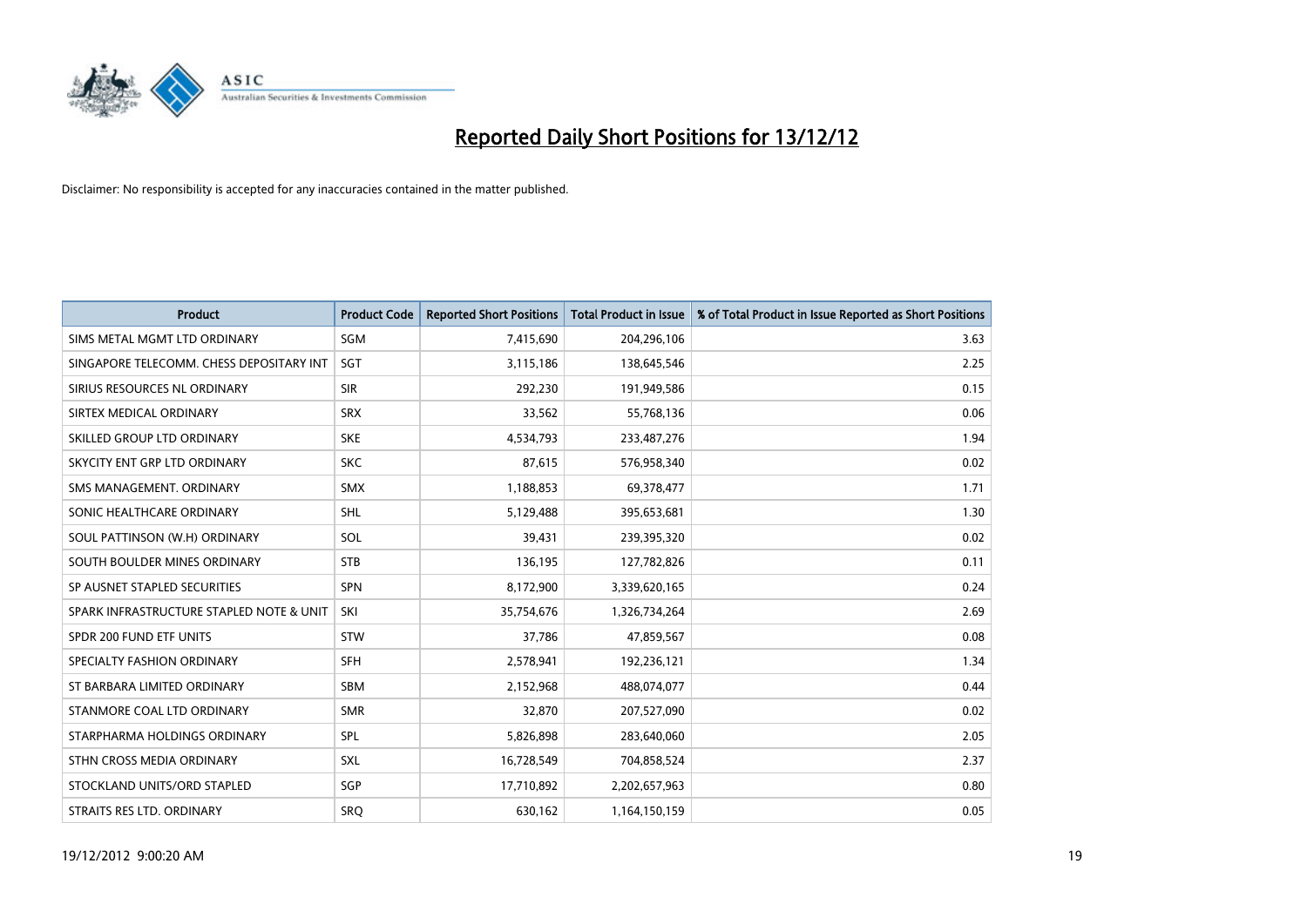

| <b>Product</b>                       | <b>Product Code</b> | <b>Reported Short Positions</b> | <b>Total Product in Issue</b> | % of Total Product in Issue Reported as Short Positions |
|--------------------------------------|---------------------|---------------------------------|-------------------------------|---------------------------------------------------------|
| <b>STW COMMUNICATIONS ORDINARY</b>   | SGN                 | 74,924                          | 403,828,512                   | 0.02                                                    |
| SUNCORP GROUP LTD ORDINARY           | <b>SUN</b>          | 7,029,411                       | 1,286,600,980                 | 0.55                                                    |
| SUNDANCE ENERGY ORDINARY             | <b>SEA</b>          | 2,120,332                       | 277,598,474                   | 0.76                                                    |
| SUNDANCE RESOURCES ORDINARY          | <b>SDL</b>          | 13,378,168                      | 3,066,227,034                 | 0.44                                                    |
| SUNLAND GROUP LTD ORDINARY           | <b>SDG</b>          | 118,391                         | 189,517,954                   | 0.06                                                    |
| SUPER RET REP LTD ORDINARY           | <b>SUL</b>          | 663,987                         | 196,382,811                   | 0.34                                                    |
| SYD AIRPORT STAPLED US PROHIBIT.     | <b>SYD</b>          | 9,967,198                       | 1,861,210,782                 | 0.54                                                    |
| SYRAH RESOURCES ORDINARY             | <b>SYR</b>          | 16,561                          | 133,869,590                   | 0.01                                                    |
| TABCORP HOLDINGS LTD ORDINARY        | <b>TAH</b>          | 13,963,317                      | 734,015,737                   | 1.90                                                    |
| TANAMI GOLD NL ORDINARY              | <b>TAM</b>          | 254,070                         | 261,132,677                   | 0.10                                                    |
| TAP OIL LIMITED ORDINARY             | <b>TAP</b>          | 458,613                         | 241,295,311                   | 0.19                                                    |
| <b>TASSAL GROUP LIMITED ORDINARY</b> | <b>TGR</b>          | 93,537                          | 146,304,404                   | 0.06                                                    |
| TATTS GROUP LTD ORDINARY             | <b>TTS</b>          | 5,951,145                       | 1,385,200,190                 | 0.43                                                    |
| <b>TECHNOLOGY ONE ORDINARY</b>       | <b>TNE</b>          | 50,026                          | 306,620,955                   | 0.02                                                    |
| <b>TELECOM CORPORATION ORDINARY</b>  | <b>TEL</b>          | 12,547,089                      | 1,852,333,099                 | 0.68                                                    |
| TELSTRA CORPORATION. ORDINARY        | <b>TLS</b>          | 17,290,448                      | 12,443,074,357                | 0.14                                                    |
| TEN NETWORK HOLDINGS ORDINARY        | <b>TEN</b>          | 109,236,563                     | 1,437,204,873                 | 7.60                                                    |
| TERANGA GOLD CORP CDI 1:1            | <b>TGZ</b>          | 193,503                         | 163,248,235                   | 0.12                                                    |
| TEXON PETROLEUM LTD ORDINARY         | <b>TXN</b>          | 70,615                          | 245,039,848                   | 0.03                                                    |
| THE REJECT SHOP ORDINARY             | <b>TRS</b>          | 2,643,876                       | 26,092,220                    | 10.13                                                   |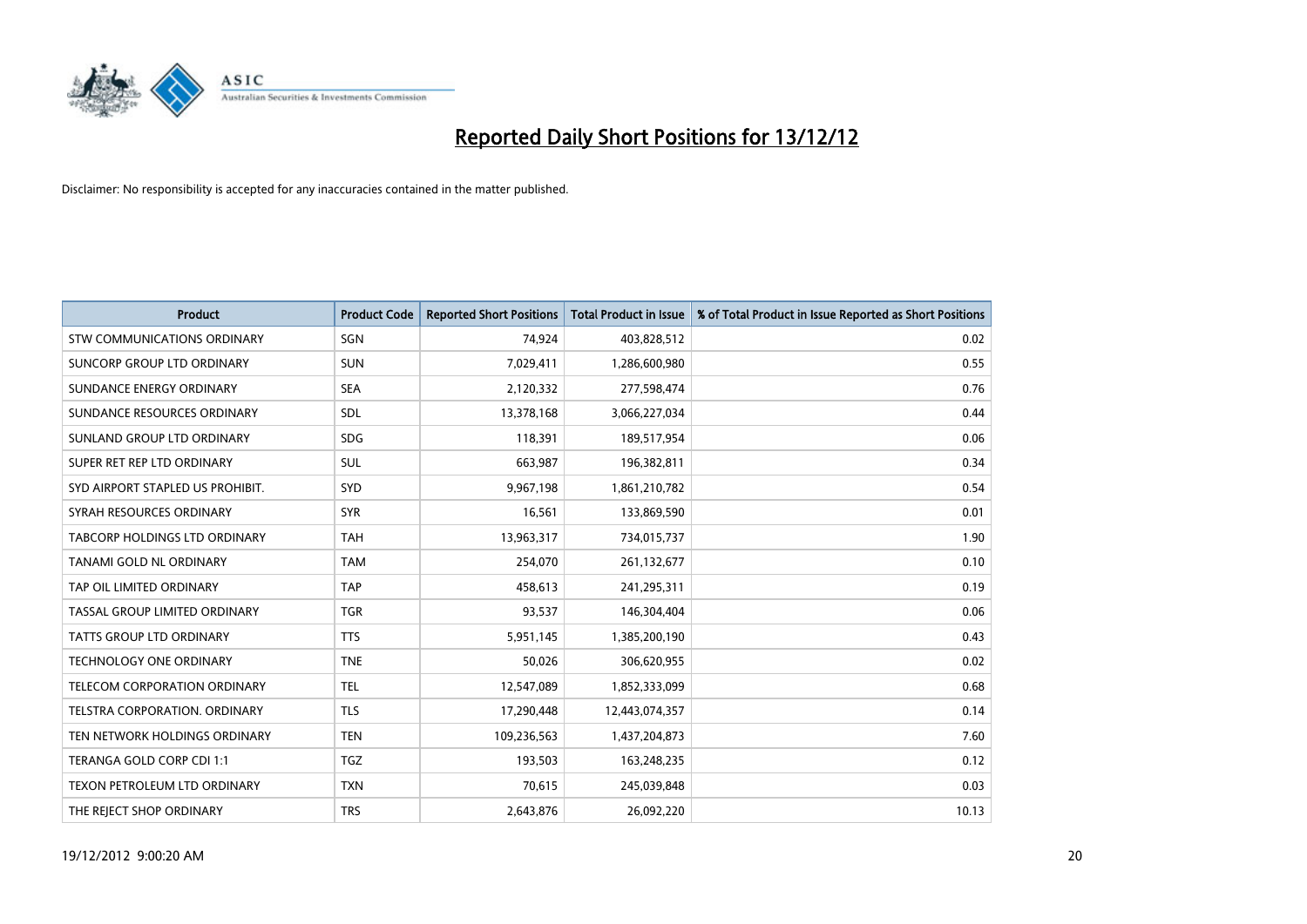

| <b>Product</b>                       | <b>Product Code</b> | <b>Reported Short Positions</b> | <b>Total Product in Issue</b> | % of Total Product in Issue Reported as Short Positions |
|--------------------------------------|---------------------|---------------------------------|-------------------------------|---------------------------------------------------------|
| THORN GROUP LIMITED ORDINARY         | <b>TGA</b>          | 727,865                         | 146,374,703                   | 0.50                                                    |
| TIGER RESOURCES ORDINARY             | <b>TGS</b>          | 2,742,944                       | 673,470,269                   | 0.41                                                    |
| TOLL HOLDINGS LTD ORDINARY           | <b>TOL</b>          | 34,978,827                      | 717,133,875                   | 4.88                                                    |
| TOX FREE SOLUTIONS ORDINARY          | <b>TOX</b>          | 722,969                         | 115,989,858                   | 0.62                                                    |
| TPG TELECOM LIMITED ORDINARY         | <b>TPM</b>          | 2,819,475                       | 793,808,141                   | 0.36                                                    |
| <b>TRADE ME GROUP ORDINARY</b>       | <b>TME</b>          | 87,618                          | 396,017,568                   | 0.02                                                    |
| <b>TRANSFIELD SERVICES ORDINARY</b>  | <b>TSE</b>          | 6,754,361                       | 512,457,716                   | 1.32                                                    |
| TRANSPACIFIC INDUST, ORDINARY        | <b>TPI</b>          | 2,348,784                       | 1,578,556,067                 | 0.15                                                    |
| TRANSURBAN GROUP TRIPLE STAPLED SEC. | <b>TCL</b>          | 7,248,875                       | 1,461,665,097                 | 0.50                                                    |
| TREASURY WINE ESTATE ORDINARY        | <b>TWE</b>          | 19,328,958                      | 647,227,144                   | 2.99                                                    |
| TROY RESOURCES LTD ORDINARY          | <b>TRY</b>          | 16,400                          | 91,318,649                    | 0.02                                                    |
| <b>UGL LIMITED ORDINARY</b>          | UGL                 | 6,933,230                       | 166,315,038                   | 4.17                                                    |
| UXC LIMITED ORDINARY                 | <b>UXC</b>          | 1,448,251                       | 308,056,885                   | 0.47                                                    |
| <b>VENTURE MINERALS ORDINARY</b>     | <b>VMS</b>          | 227,760                         | 287,320,170                   | 0.08                                                    |
| <b>VIRGIN AUS HLDG LTD ORDINARY</b>  | <b>VAH</b>          | 38,103,472                      | 2,455,775,111                 | 1.55                                                    |
| VITERRA INC CDI 1:1                  | <b>VTA</b>          | 10                              | 68,629,939                    | 0.00                                                    |
| VNGD US TOTAL MARKET CDI 1:1         | <b>VTS</b>          | 600                             | 1,096,993                     | 0.05                                                    |
| <b>VOCUS COMMS LTD ORDINARY</b>      | <b>VOC</b>          | 68,578                          | 77,111,341                    | 0.09                                                    |
| <b>WATPAC LIMITED ORDINARY</b>       | <b>WTP</b>          | 8,701                           | 184,332,526                   | 0.00                                                    |
| <b>WDS LIMITED ORDINARY</b>          | <b>WDS</b>          | $\overline{7}$                  | 144,740,614                   | 0.00                                                    |